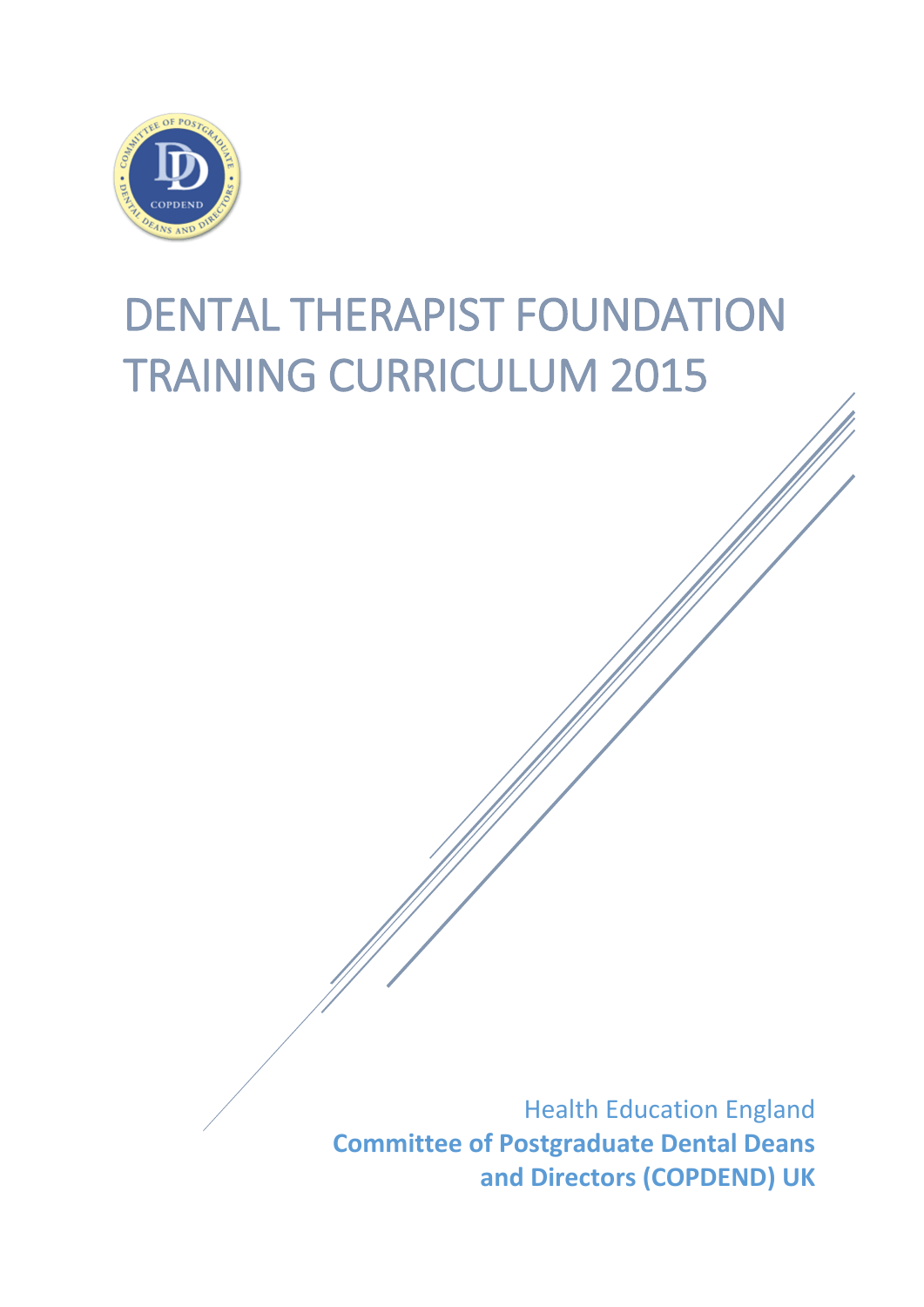Committee of Postgraduate Dental Deans and Directors UK (COPDEND)

Dental Therapist Foundation Training Curriculum 2015

#### **Contents Page**

#### Context

- *Role of the Dental Therapist*
- *Dental Therapist Foundation Training*
- *Competency Framework Development*

#### How to use this document

- *Syllabus and Training*
- *Competency Framework*
- *Assessment*

#### **Section I. Syllabus and Training**

#### **Section II. Competency Framework**

- *Overview*
- *Clinical Domain*
- *Communication Domain*
- *Professionalism Domain*
- *Management & Leadership Domain*

#### **Section III. Assessment**

Glossary of Terms

Reference Documents & Links

Steering group membership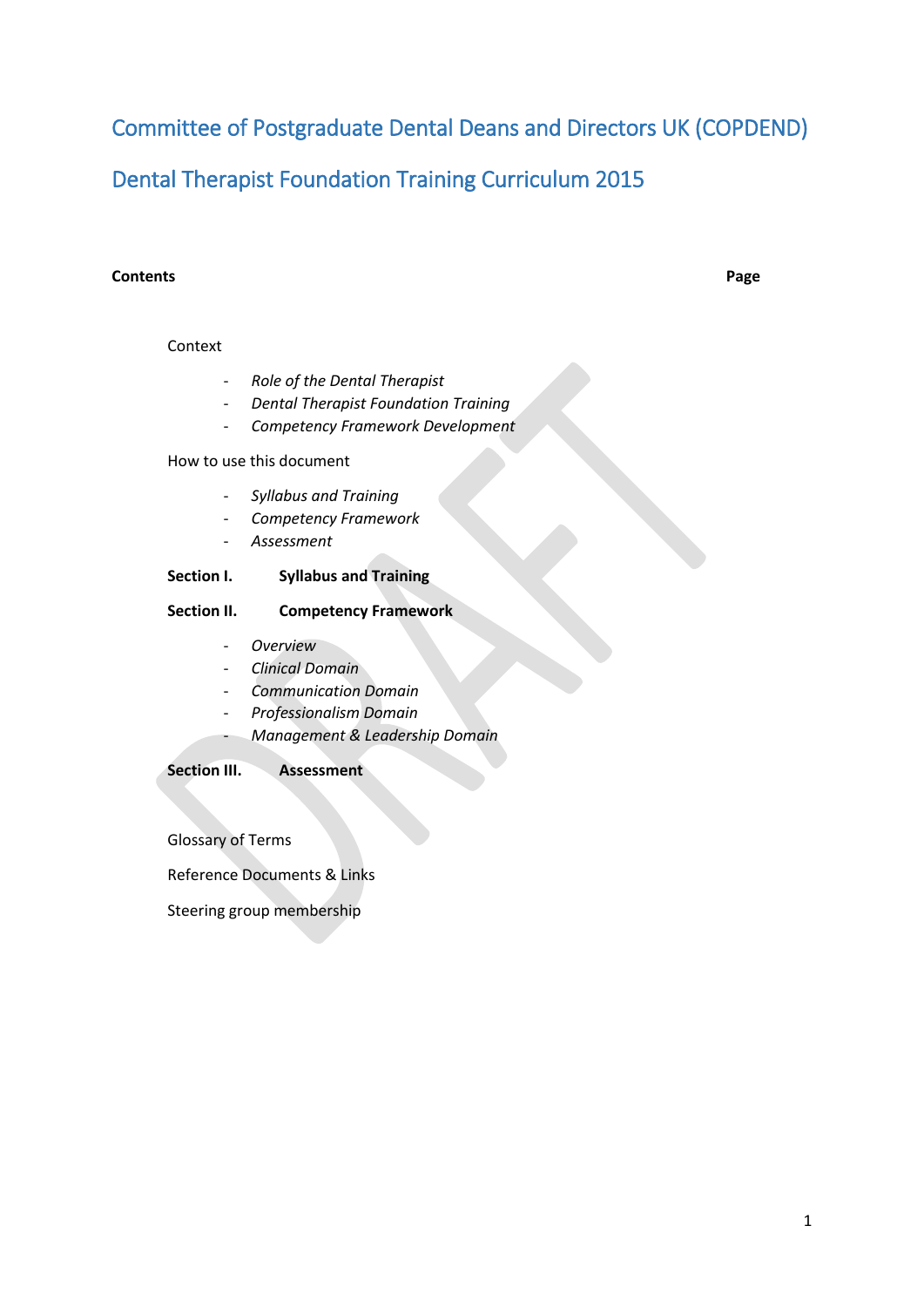## **Context**

#### **Role of the Dental Therapist**

Dental Therapists are valued members of the dental team, whose role has developed significantly over recent years. They provide a wide range of services for patients, including taking radiographs, treatment planning, performing direct restorations within their scope of practice, and the extraction of primary teeth.

In March 2013, the General Dental Council (GDC) introduced a direct access policy for the care of patients by a Dental Therapist, although at present there is no inclusion of Dental Hygienists or Therapists on the NHS Performers List in the UK. Previously, Therapists provided care following referral from a dentist. However, the change in regulations have enabled patients to have direct access to care and treatment from a Dental Therapist within their scope of practice.

Dental therapists (as 'registered healthcare professionals') can sell, supply or administer named medicines, including fluoride supplements and high strength fluoride toothpaste, where they are under Patient Group Directions (PGD). Legislation states that as long as the dental therapist is assessed as competent in the use of the medicine and there is an agreement between all signatories to the PGD, any licensed Pharmacy Medicine (P) or Prescription Only Medicine (PoM) can be included on a PGD (which needs to be renewed every 2 years). The legislation around the use of PGDs differs across the four countries within the UK.

#### **Dental Therapist Foundation Training (DTFT)**

To support the transition of newly qualified Dental Therapists into practice, some Deaneries have introduced Dental Therapist Foundation Training programmes (DTFT) where the practitioners spend a period of time working within a dental training practice under the supervision of a trainer. The first programme was introduced by Wales Deanery at Cardiff University Postgraduate Department in 2003 known as the 'Introduction to Practice' Scheme, and subsequently by NHS Education South Central in 2008/9. Evaluation of this programme demonstrated a positive impact on the skills and confidence of Therapists (Bullock, 2009). Subsequent programmes in the West Midlands, North West England and Scotland have also been successful.

DTFT programmes build on the competencies required of Therapists for GDC registration, providing a structured and nurturing learning environment in which a therapist can further develop their skills and ability to provide high quality care for patients, supported by a trainer.

#### **DTFT Competency Framework Development**

The DTFT competency framework describes the expected learning outcomes for Therapists completing the DTFT programme, in terms of their knowledge, skills and attitudes / behaviours. The format of the competency framework aligns with the competency framework for Dental Foundation Training, encompassing Clinical, Communication, Professionalism and Management & Leadership domains, and many of the competencies are relevant to both professional roles.

In developing this competency framework, key documents such as the GDC Scope of Practice (General Dental Council, 2013) for Dental Therapists, the GDC Standards for the Dental Team (General Dental Council, 2013), and existing undergraduate and postgraduate curricula have been considered by an Expert Advisory Group, prior to a national consultation with key stakeholders.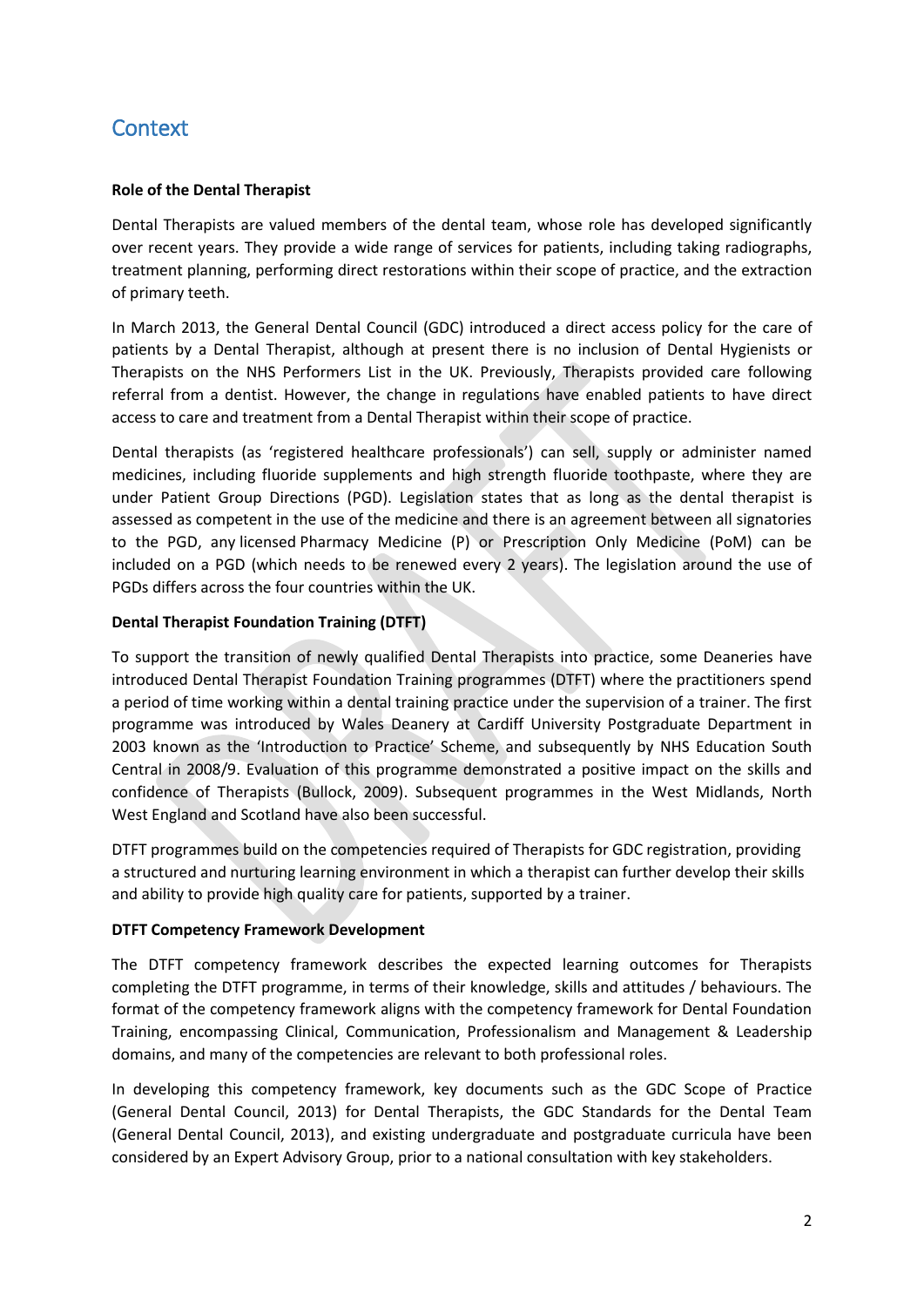## How to Use this Document

This curriculum document contains three sections, describing the syllabus, competency framework and assessment process for Dental Therapist Foundation Training (DTFT). An overview of these elements are described below, with further details in the relevant section. A *syllabus* is a summary (list) of the topics that will be covered within a training course. The *competency framework* describes the expected outcomes of the training (upon completion of the programme) in terms of knowledge, skills, attitudes and behaviours expected of those undertaking the training. The *curriculum* is an overarching term that describes everything associated with an education or training programme experience, including the syllabus, teaching methods, assessment and standards (expected outcomes / competencies) and other relevant aspects.

#### **DTFT Syllabus and Training**

DTFT is a period of training which combines experiential learning within General Dental Practice, with a number of study days targeting areas relevant to Therapist practice organised by Health Education England Local Education and Training Boards (LETB) and deaneries. In addition to the experience gained directly through treating patients in practice, experiential learning occurs as a result of the support from a Foundation Trainer which may include clinical supervision, mentoring, online learning, tutorials (minimum 20x 1hour), workplace-based assessments (formal and informal) and high quality feedback.

The DTFT syllabus also includes an educational programme, to supplement experiential learning in practice. Study days focus on a range of important areas; in addition to the 'core' areas identified within this document, the individual learning needs of the foundation therapist (identified by the trainer, self-reflection or assessment) can be met through clinical supervision, blended learning, tutorials in practice or through self-directed study.

#### **Competency Framework**

The expected learning outcomes for DTFT are described within a competency framework. The competencies within the framework describe the areas which all foundation therapists are expected to have had experience of, and be competent in, upon completion of DTFT.

The competencies within the framework are organised within domains and major competency areas, for ease of reference. However, it is important to recognise that DTFT is a period of training involving the treatment of patients within the general practice workplace. As such, within each single patient encounter (e.g. patient examination, or the provision of treatment) the foundation therapist will experience and demonstrate several of these individual competency statements within the framework, across multiple domains. Whilst it is necessary to describe specific competencies separately in this document in order to make clear the details of the knowledge, skills and behaviours required, the competency framework **does not** represent a prescribed list of areas to be assessed separately, i.e. a 'tick box' approach (see below and section III). The focus of assessment is rather in the context of the delivery of holistic patient care.

#### **Assessment**

The assessment of foundation therapists' competence needs to take place using a robust process that is valid, reliable and feasible within the context of DTFT. The assessment process needs to support foundation therapists throughout their training in order to identify their strengths and areas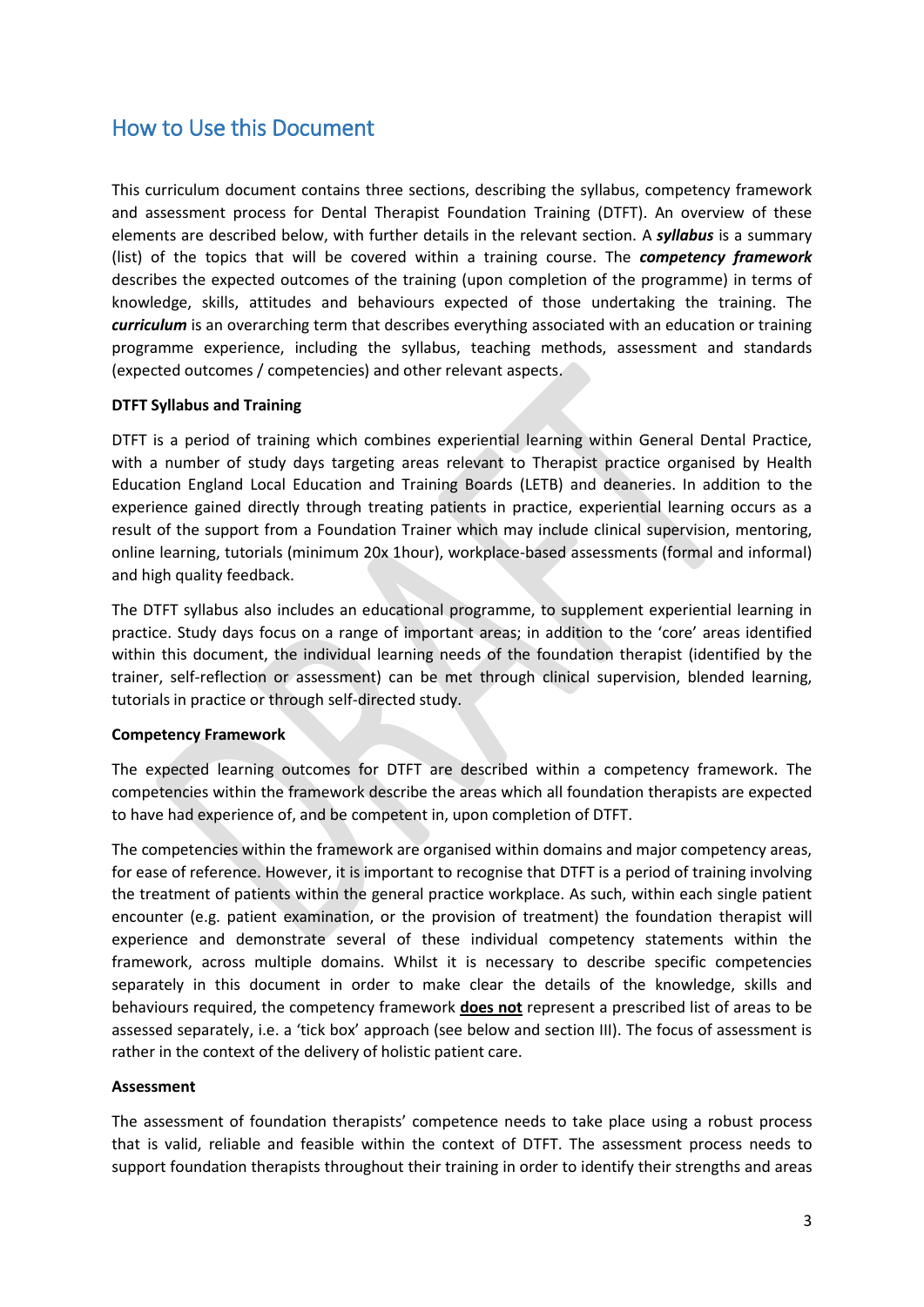needing improvement, whilst being sufficiently robust to identify (upon completion of the training) those who cannot demonstrate the standards of competence required for independent practice<sup>1</sup>, thus protecting patients. It is anticipated that DTFT will move towards a process whereby competence must be demonstrated in order to complete the training successfully  $-$  i.e. 'satisfactory completion'.

It is neither feasible nor appropriate to assess every competency within the framework separately, adopting a 'tick box' approach. As indicated above, whilst competencies need to be written down separately in order to convey the detail expected, foundation therapists are demonstrating several of these areas at the same time during a single patient encounter. In order to be valid, the assessment of DTFT will be at the level of 'whole' performance, rather than attempting to dissect practice into separate parts that would not reflect authentic care in a primary care setting.

It is recognised that each foundation therapist begins DFT with their own individual strengths, weaknesses and levels of prior experience with respect to practice. Whilst the validity of assessment will require that the cases assessed within the workplace are representative of all major areas of the competency framework, a prescribed 'list' of areas for assessment is not provided.

Essentially, competence is ensured through appropriate sampling of assessment across the domains and major competencies within the competency framework. A range of evidence will be collected throughout DTFT, providing regular valuable feedback that can be used to inform professional development during the training, and upon which a final (summative) judgement can be made upon completion of the programme. As such, we envisage that in terms of the assessment of DTFT, "*The whole is greater than the sum of its parts*".

**.** 

<sup>&</sup>lt;sup>1</sup> There is currently no inclusion of dental hygienists or therapists on the NHS Performers List in the UK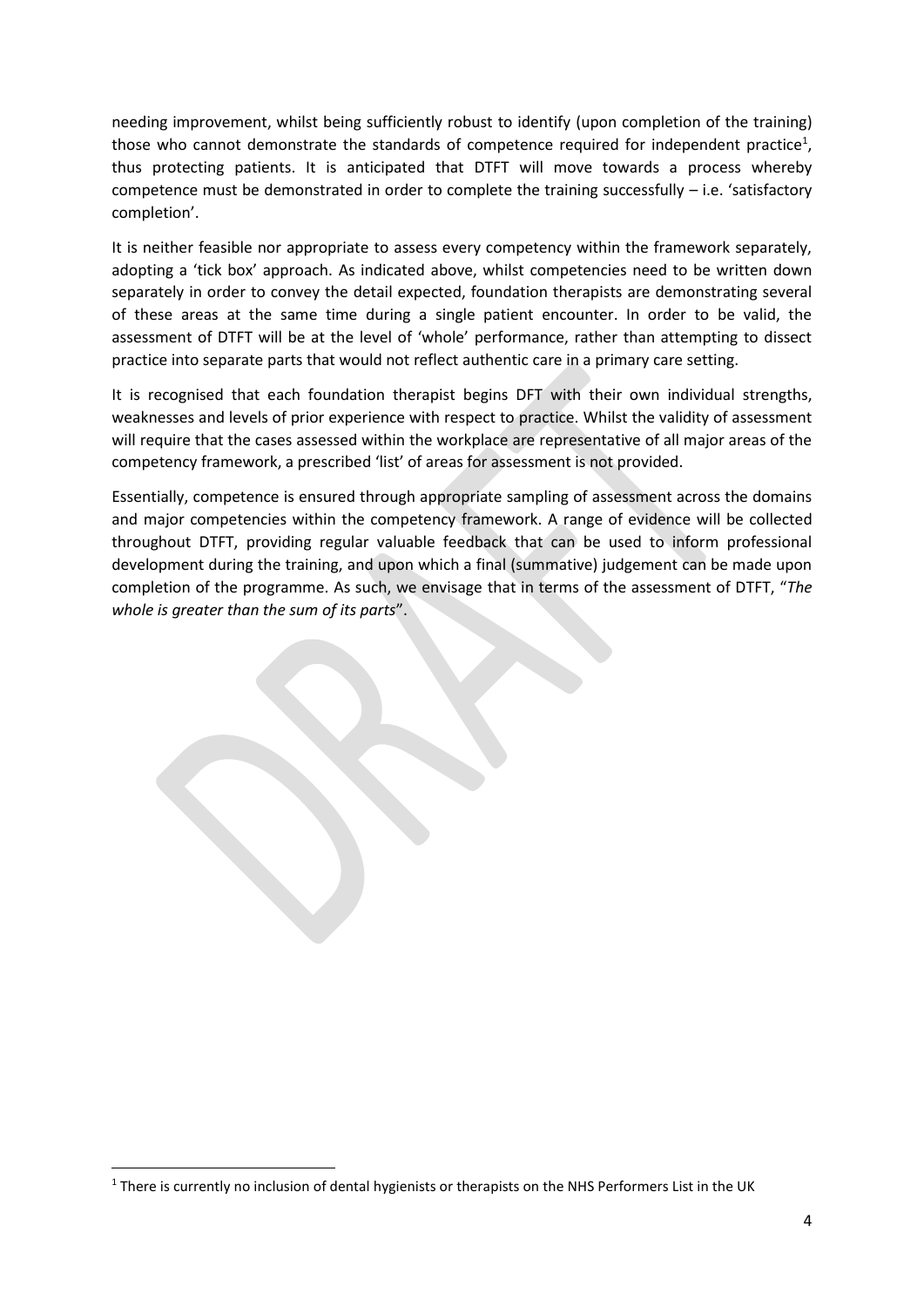## Section I: DTFT Syllabus

The DTFT syllabus includes formal study days in addition to tutorials in practice with your trainer. The syllabus should support the experience gained in practice, focusing on building relevant knowledge, skills and behaviours.

The number of formal study days may vary, but is a minimum of 1 per month throughout the training period.

Core topics for the DTFT educational programme are:

- Induction, including health and safety in practice.
- Infection control
- Radiography and Radiology
- Direct restorations
- Child protection, disability discrimination and safeguarding
- Oral Medicine
- Consent
- CQC / HIW / HIS and legislation
- Conflict resolution
- Clinical record keeping
- Medical Emergencies

Other important topics may be delivered, such as:

- Communication skills
- Dealing with complaints
- Team working
- Paediatric dentistry
- Periodontics
- Emergency dental care
- Local Anaesthetic Techniques
- Taking Impressions
- Career planning
- Adhesive Dentistry
- Oral Surgery

Study days may also provide an opportunity for you and colleagues to present clinical cases for discussion.

Tutorials will also be held regularly with your trainer, providing an opportunity to discuss personal strengths and areas for development. The topics for tutorials should be targeted directly to you personal learning needs.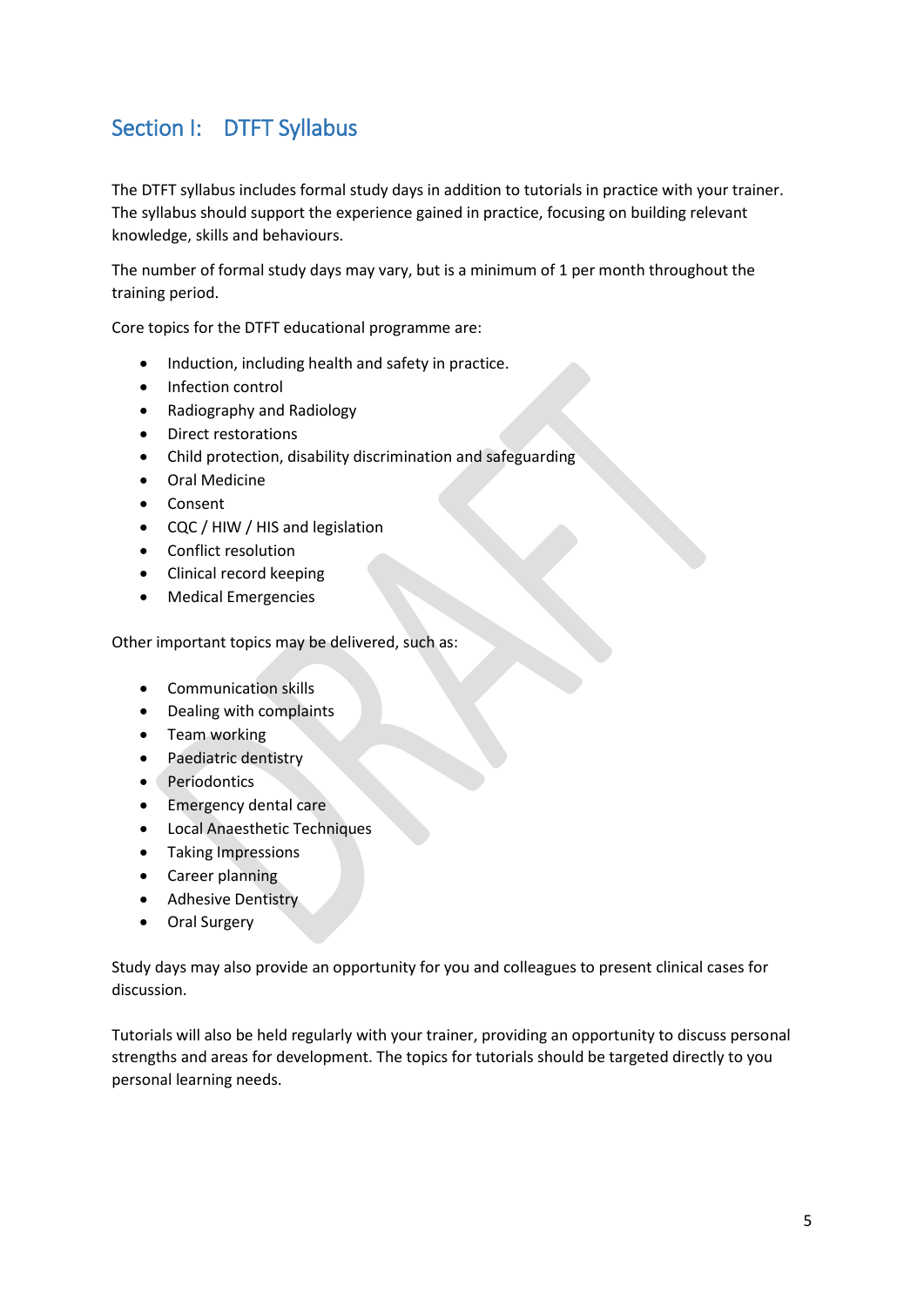## Section II: DTFT Competency Framework

The DTFT competency framework is organised into four 'Domains' of competency, each of which contain a number of 'Major Competency' areas within which the individual competency statements are described. An overview of the Domains and Major Competencies within the DTFT Competency Framework is shown below.

| <b>DOMAIN</b>                      | <b>MAJOR COMPETENCIES</b>                                       |  |  |
|------------------------------------|-----------------------------------------------------------------|--|--|
| <b>Clinical</b>                    | Patient examination, diagnosis & interpretation of dental<br>1. |  |  |
|                                    | prescription                                                    |  |  |
|                                    | Planning treatment & patient management<br>2.                   |  |  |
|                                    | <b>Health promotion &amp; disease prevention</b><br>3.          |  |  |
|                                    | <b>Medical &amp; dental emergencies</b><br>4.                   |  |  |
|                                    | Anaesthesia, pain & anxiety control<br>5.                       |  |  |
|                                    | Periodontal therapy & management<br>6.                          |  |  |
|                                    | 7. Non-surgical management of the hard & soft tissues of the    |  |  |
|                                    | head & neck                                                     |  |  |
|                                    | Management of the developing dentition<br>8.                    |  |  |
|                                    | <b>Restoration of teeth</b><br>9.                               |  |  |
| <b>Communication</b>               | 10. Patients, carers & the public                               |  |  |
|                                    | 11. Clinical team & peers                                       |  |  |
|                                    | 12. Other professionals                                         |  |  |
| Professionalism                    | 13. Ethics                                                      |  |  |
|                                    | 14. Patients, carers & the public                               |  |  |
|                                    | 15. Self                                                        |  |  |
|                                    | 16. Clinical team & peers                                       |  |  |
| <b>Management &amp; Leadership</b> | 17. Personal & practice organisation & management               |  |  |
|                                    | 18. Legislation & regulation                                    |  |  |
|                                    | 19. Financial management                                        |  |  |
|                                    | 20. Clinical leadership                                         |  |  |

#### *DTFT Competency Framework Overview*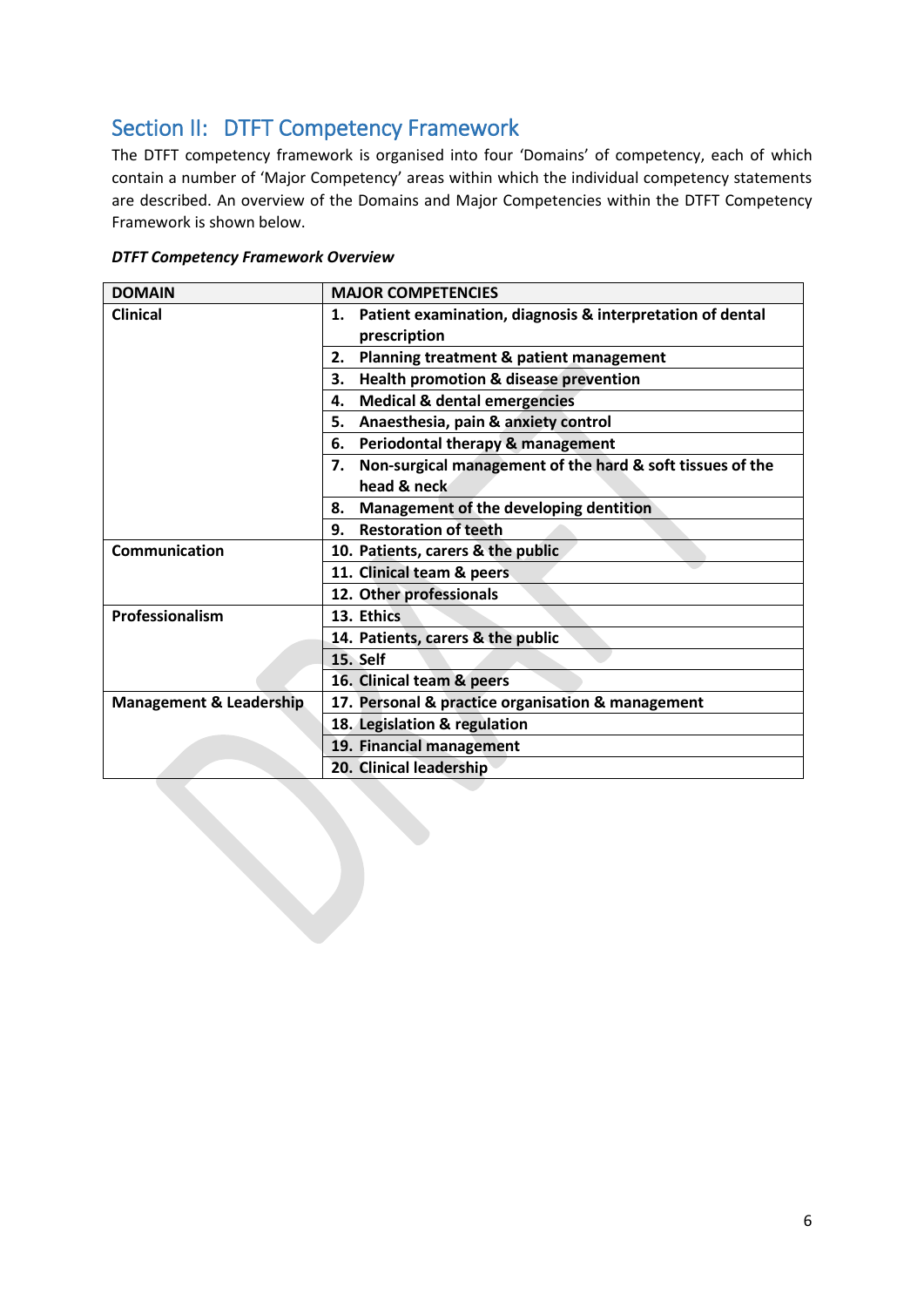#### **1. PATIENT EXAMINATION, DIAGNOSIS & INTERPRETATION OF DENTAL PRESCRIPTION**

*The foundation therapist can demonstrate to an appropriate standard the ability to:*

1. Obtain, interpret and record an accurate history that incorporates appropriate dental, medical (including medication history and allergies), social, demographical, cultural, nutritional, psychological and genetic factors.

2. Perform a comprehensive oral health assessment of the patient, and identify the symptoms, principal complaint, and any relevant history.

3. Perform a comprehensive extra-oral and intra-oral examination that is suitable for the patient, and record the findings accurately through communication either with or without a supporting healthcare professional.

4. Assess skeletal, dental and occlusal relationships in the primary, mixed and permanent dentition accurately, and identify conditions which may require treatment or referral onwards.

5. Assess hard and soft tissue developmental abnormalities and recognise conditions which may require investigation, treatment or onward referral.

6. Assess the patients' standard of oral hygiene accurately and use relevant information such as dental attendance pattern, ability, motivation and commitment to promote its improvement.

7. Distinguish between mucosal, gingival and periodontal health and disease, and identify conditions which may require investigation, treatment or onward referral.

8. Identify the location, extent and activity of tooth surface loss and caries, and plan for appropriate management at all levels of complexity appropriate to their own competence and resources available.

9. Distinguish between pulpal health and disease, and identify conditions which may require treatment or onward referral.

10. Prescribe\* an appropriate and risk assessed radiographic imaging examination that meets the diagnostic needs of the patient in line with current national guidance. (\* *requires additional training*).

11. Perform an accurate radiographic examination as prescribed, and expose, process, assess, interpret and store the radiograph correctly in line with current national guidance.

12. Generate a differential diagnosis, a management plan and / or need for onward referral based on evidence from an oral health assessment and risk screening, through the correct interpretation of clinical findings.

13. Assess the influence of systemic diseases and other disabilities (and associated treatment) on oral health and the delivery of dental treatment.

14. Evaluate and manage patients' treatment expectations, identify the degree to which they can be met, and discuss the different options.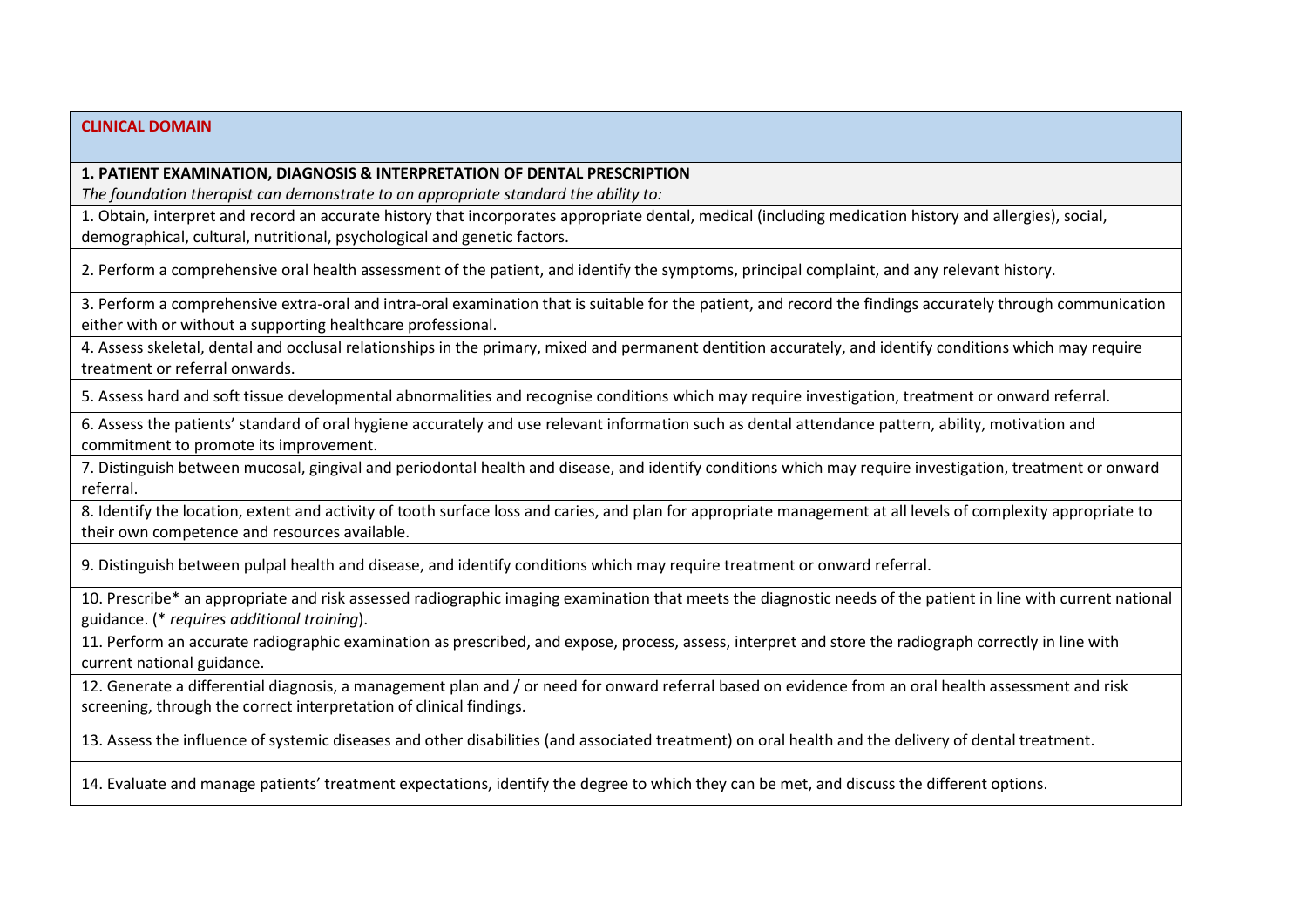#### **1. PATIENT EXAMINATION, DIAGNOSIS & INTERPRETATION OF DENTAL PRESCRIPTION**

*The foundation therapist can demonstrate to an appropriate standard the ability to:*

15. Interpret prescriptions from the dentist accurately.

16. Keep clinical records (conventional and / or electronic) in line with current national guidance.

17. Record impressions for the production of accurate diagnostic casts, on prescription from a dentist.

18. Recognise the need for relevant clinical laboratory and diagnostic tests, and liaise with other healthcare professionals to acquire an accurate interpretation of the results.

19. Perform an accurate assessment of the patient to enable the early diagnosis of oral potentially malignant diseases and / or orofacial neoplastic change, and be knowledgeable about referral protocols (including local arrangements) taking into account the degree of urgency.

**1. PATIENT EXAMINATION & DIAGNOSIS & INTERPRETATION OF DENTAL PRESCRIPTION** *The foundation therapist can describe in appropriate detail:*

20. The signs of abuse or neglect in patients including vulnerable groups, and the local procedures that should be followed when reporting such circumstances.

21. The signs and symptoms of periodontal diseases, and identify conditions which may require treatment or onward referral.

22. The clinical features associated with oral mucosal diseases, and identify conditions which may require treatment or onward referral (including urgent referrals for suspected head and neck cancer).

23. The spectrum of patient behaviour which may contribute to orofacial problems, or their ability to cooperate with care or treatment plans, and identify conditions which require prevention or management.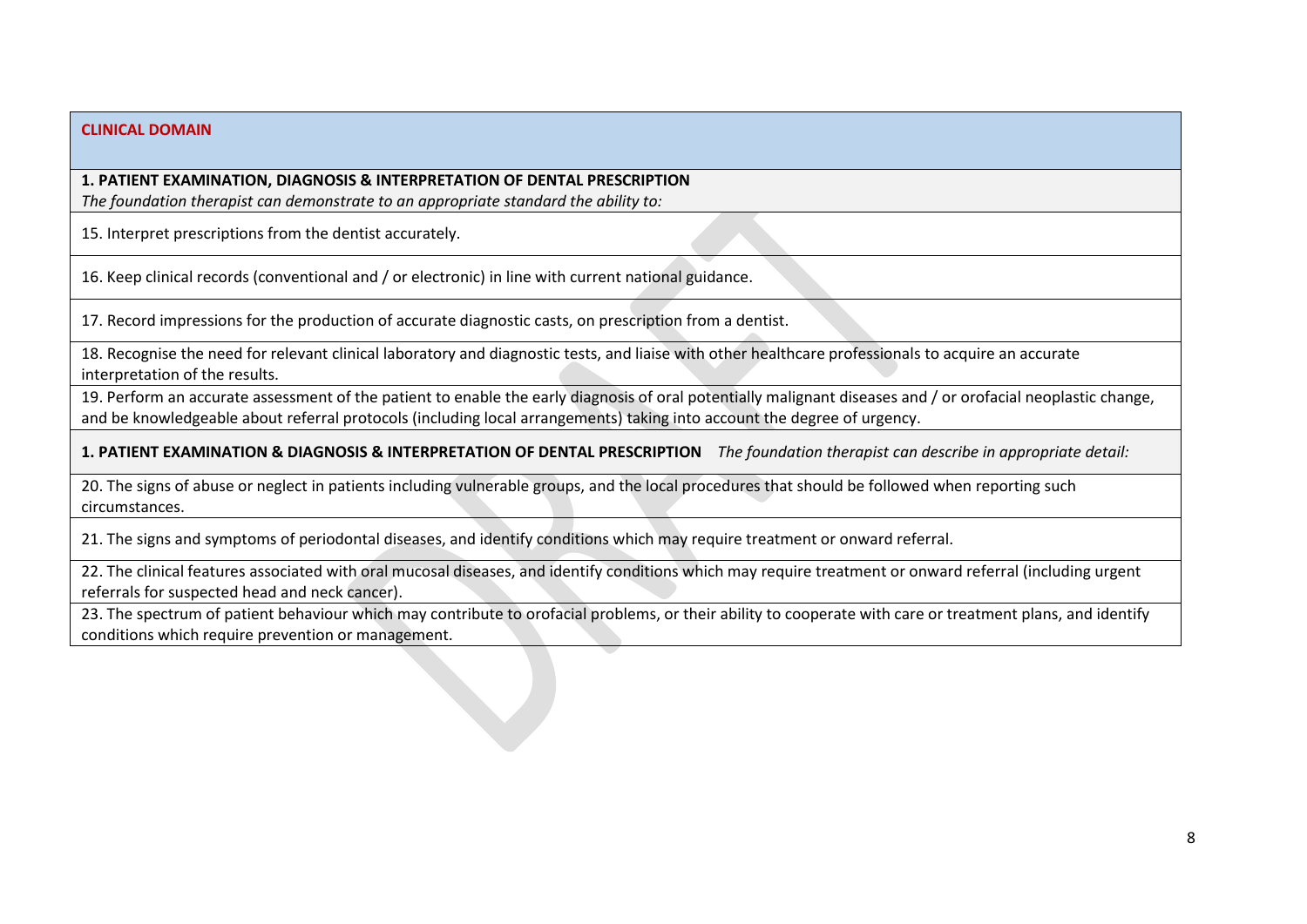#### **2. PLANNING TREATMENT & PATIENT MANAGEMENT**

*The foundation therapist can demonstrate to an appropriate standard the ability to:*

1. Present to the patient (and check their understanding of) the findings resulting from the history and examination, including clinical and radiographic results, differential diagnoses, treatment options, prognoses, sequenced treatment plan and individualised recall intervals based on risk assessment in a manner that they can understand.

2. Understand and undertake the care plan provided by the referring practitioner where required, based on the individual needs of the patient, and discuss this with the patient or carer in a manner they can understand.

3. Formulate (within scope of practise) and undertake individualised treatment plans for patients according to their individual circumstances, medical history, needs and selected treatment options.

4. Discuss with the patient or carer (in a manner they can understand) their responsibilities associated with the treatment plan, including preventive education, time requirements for treatment, and fees and payment methods (where relevant).

5. Obtain valid informed consent from the patient / parent / guardian before starting treatment, explaining all relevant options and costs in a manner they can understand, and ensure the patients' consent remains valid at all stages of the treatment.

6. Effective management of patients with relevant medical conditions including bleeding disorders, and medications e.g. all oral anti-coagulants and bisphosphonates.

**2. PLANNING TREATMENT & PATIENT MANAGEMENT** *The foundation therapist:*

7. Knows which items of treatment fall within NHS primary dental care regulations\* and any which do not, and can discuss the consequences of this with the patient in a manner he or she can understand. \**relevant to the country of training (and that these may differ)*

8. Is able to manage effectively and professionally any situations where the patients' wishes and the recommendations of the dentist or therapist differ, and properly document the conversation and outcome.

9. Communicates with other professionals when appropriate in order to obtain additional information and / or treatment for the patient, and can demonstrate the ability to refer patients back to the dentist or for specialised treatment or advice in a manner that causes the least anxiety for the patient.

10. Demonstrates appropriate management of the patient following discharge from specialised care, subject to prescription from the referring dentist.

11. Monitors therapeutic outcomes and ensures that appropriate follow-up care is arranged. Recognises changes in the clinical picture and reviews diagnoses and management plans regularly.

12. Encourages patients to ask questions about their treatment options or treatment plan.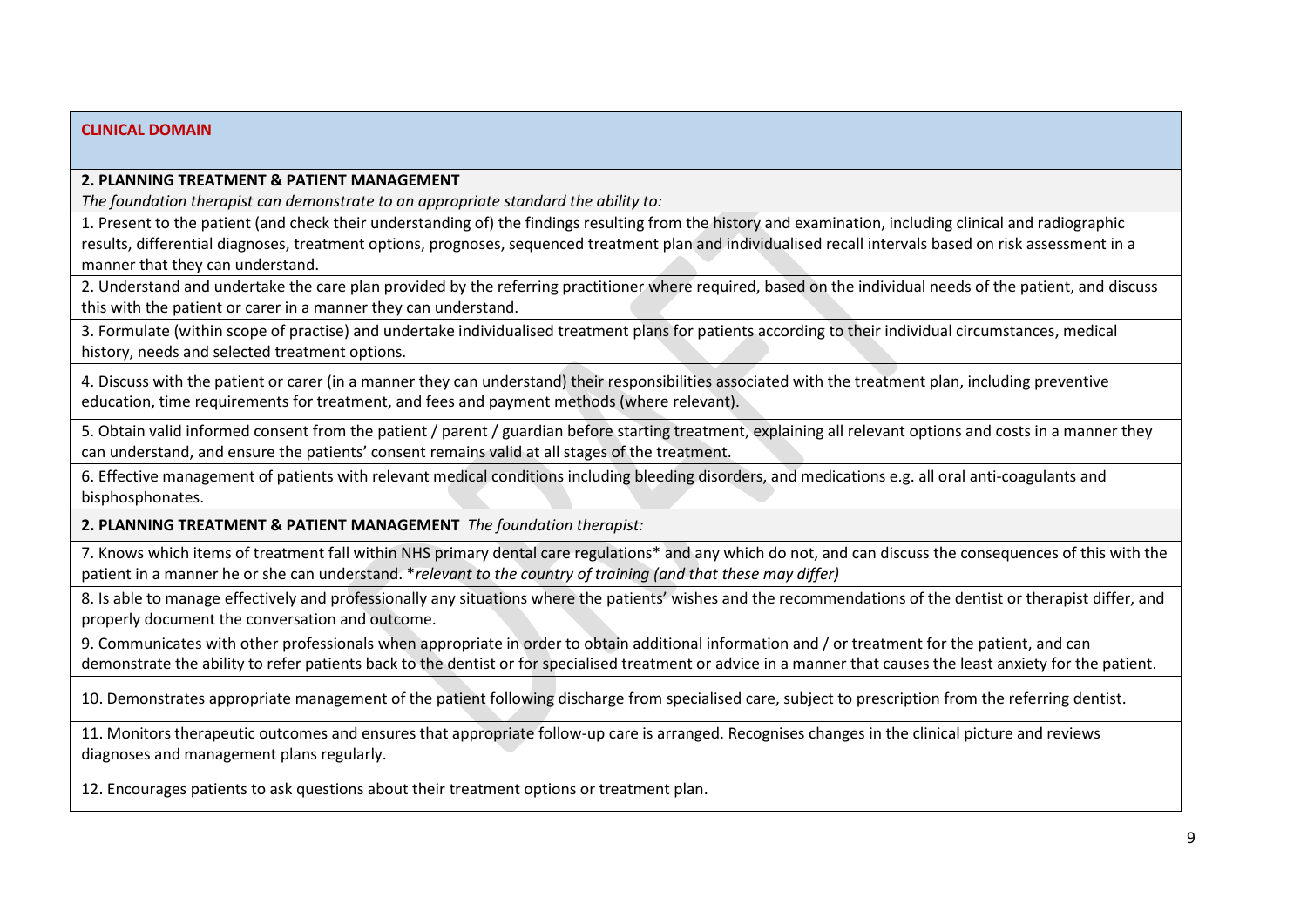#### **3. HEALTH PROMOTION & DISEASE PREVENTION** *The foundation therapist can demonstrate to an appropriate standard the ability to:*

1. Recognise opportunities for, and provide patients / parents / carers with, comprehensive, accurate and current preventive education and instruction in self-care methods tailored to the individual needs of the patient.

2. Perform preventive and restorative treatment procedures that will conserve the tooth structure, prevent hard and soft tissue disease and promote hard and soft tissue health.

3. Identify habits that are detrimental to oral health and provide patients with an effective strategy for their control.

**3. HEALTH PROMOTION & DISEASE PREVENTION** *The foundation therapist can demonstrate:*

4. Knowledge of the relationship between socioeconomic factors and inequalities in populations, and risk factors for dental disease, and general and oral health.

5. Knowledge and understanding of prevention of dental disease in practice populations and the wider community, including preventive programmes and water fluoridation.

6. Knowledge, understanding and the application of techniques to support behaviour change and improvements in general and oral health, in the context of the role of general dental practice.

**3. HEALTH PROMOTION & DISEASE PREVENTION** *The foundation therapist can:*

7. Provide preventive education for patients and carers in a manner they can understand, and which encourages self-care and motivation, and check their understanding of their individual care plan.

8. Describe in appropriate detail the health risks of substances detrimental to oral and general health, and provide the patient with appropriate advice to adopt a healthy lifestyle, recording both the risks and advice provided in the clinical notes.

9. Provide health promotion advice within the contexts of diverse social and educational norms.

10. Demonstrate an understanding of safe, effective and legal prescribing and monitoring, including appropriate use of the British National Formulary and other national guidance, and antimicrobial stewardship.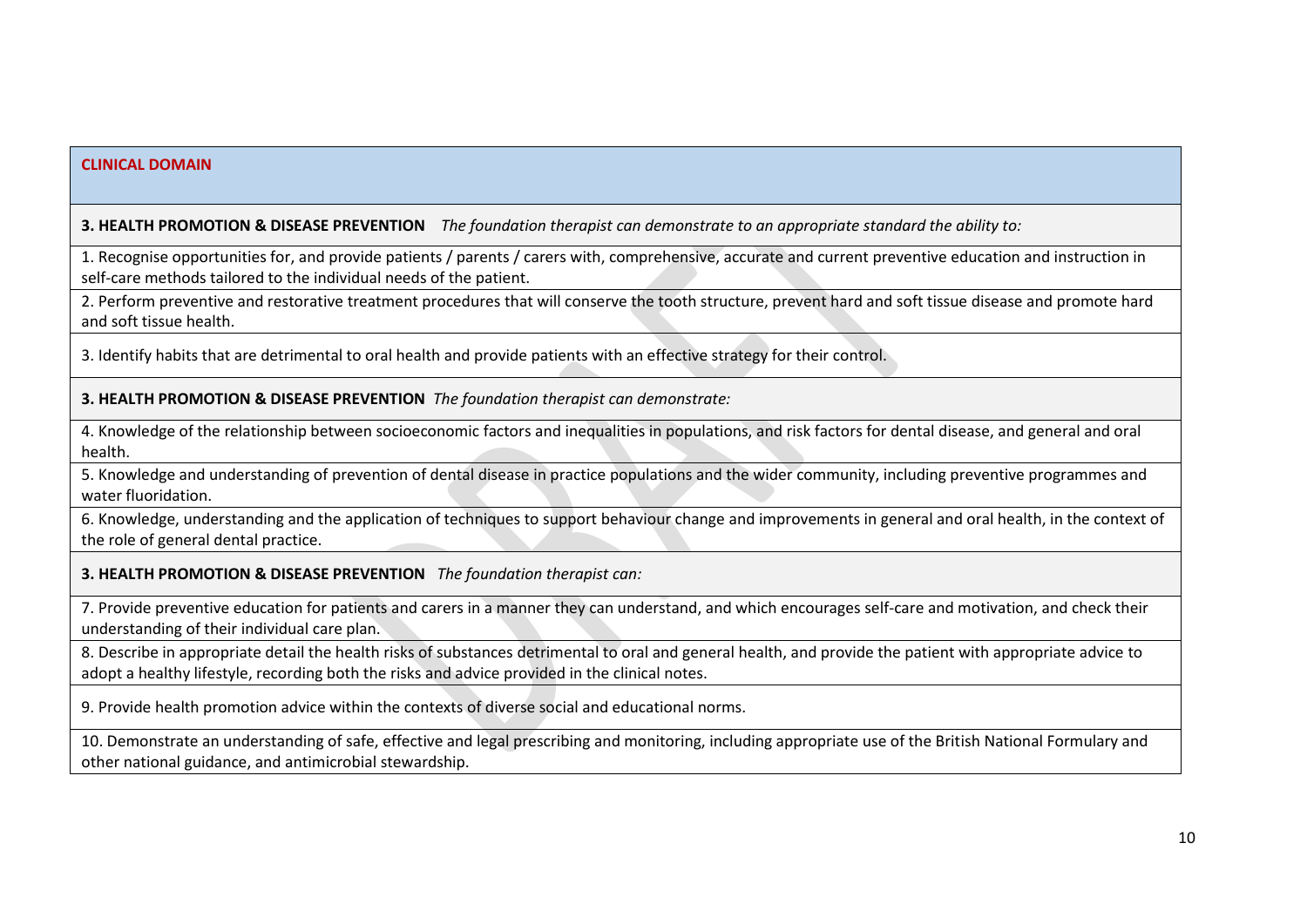| <b>CLINICAL DOMAIN</b>                                                                                                |                                                                                                                                                                                                        |  |  |  |
|-----------------------------------------------------------------------------------------------------------------------|--------------------------------------------------------------------------------------------------------------------------------------------------------------------------------------------------------|--|--|--|
| 4. MEDICAL AND DENTAL EMERGENCIES The foundation therapist can demonstrate to an appropriate standard the ability to: |                                                                                                                                                                                                        |  |  |  |
|                                                                                                                       | 1. Identify medical and dental emergencies (including oral infections and sepsis), which are beyond his or her scope of management and competence, and<br>refer with an appropriate degree of urgency. |  |  |  |
|                                                                                                                       | 2. Recognise, manage, (and where required, provide) basic and immediate life support for medical emergencies, in line with guidelines from the UK<br><b>Resuscitation Council.</b>                     |  |  |  |
|                                                                                                                       | 3. Recognise and effectively manage common dental emergencies (and pain), including those resulting from treatment complications or failures, infection,<br>allergic response or trauma.               |  |  |  |
|                                                                                                                       | 4. Administer pharmacological agents correctly for the management of medical emergencies.                                                                                                              |  |  |  |
|                                                                                                                       | 5. Manage and facilitate a team approach to medical emergencies in the primary care dental setting.                                                                                                    |  |  |  |
|                                                                                                                       | 6. Apply local protocols to minimise risk and deal with medical emergencies in the primary dental care setting                                                                                         |  |  |  |
| 4. MEDICAL AND DENTAL EMERGENCIES The foundation therapist can demonstrate:                                           |                                                                                                                                                                                                        |  |  |  |
|                                                                                                                       | 7. Knowledge of potential drug interactions and side-effects (including prevention thereof), and manage situations appropriately when they occur.                                                      |  |  |  |

8. Knowledge of the requirements and procedures involved in selection and maintenance of an emergency drug supply.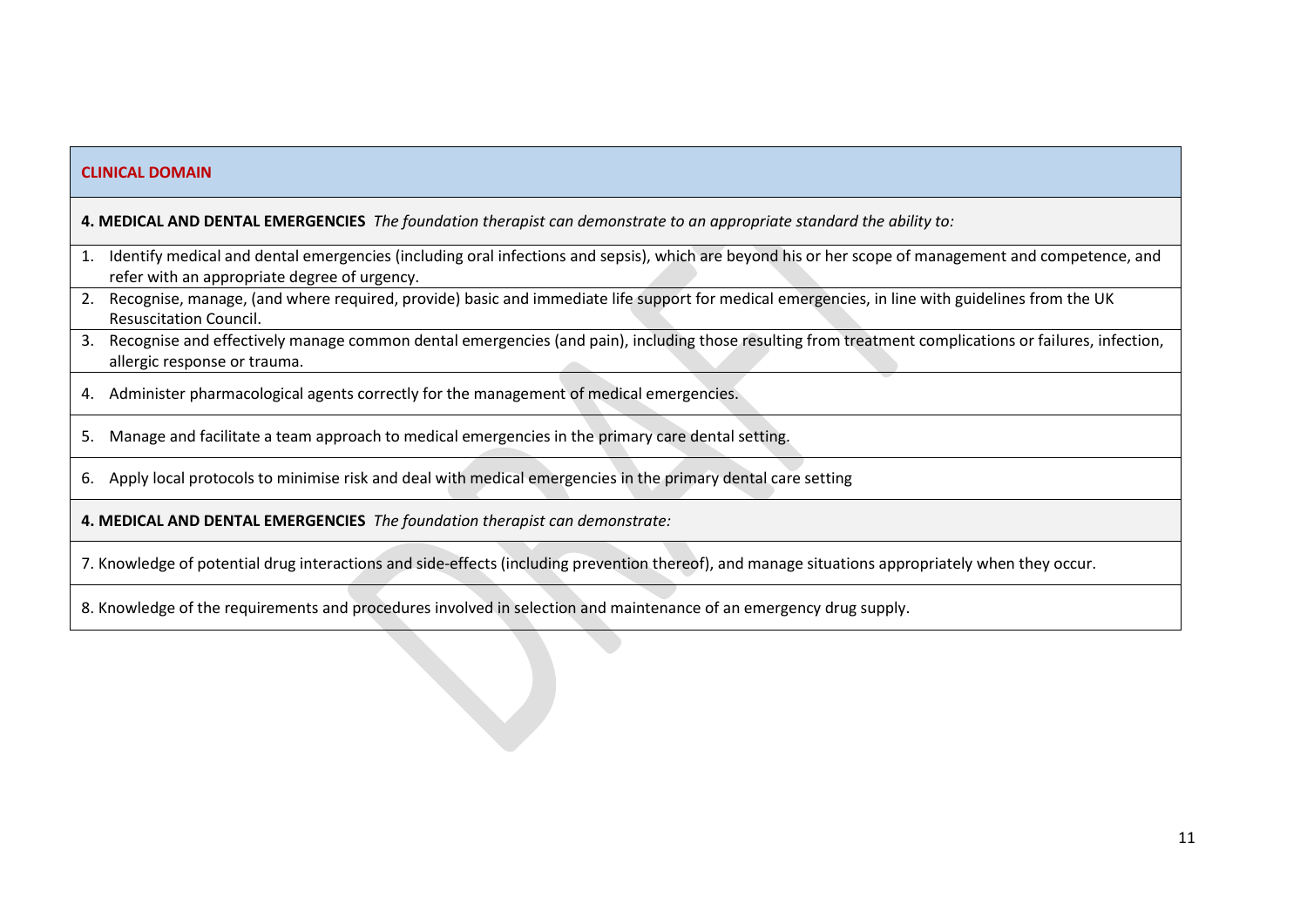**5. ANAESTHESIA, PAIN & ANXIETY CONTROL** *The foundation therapist can demonstrate to an appropriate standard the ability to:*

1. Use local anaesthesia techniques for clinical dentistry as appropriate to ensure adequate pain control for patients.

2. Use suitable behavioural, psychological and interpersonal techniques for the relief of fear and anxiety.

**5. ANAESTHESIA, PAIN & ANXIETY CONTROL** *The foundation therapist can describe in appropriate detail:*

- 3. The limitations, risks and benefits of using general anaesthesia and sedation.
- 4. The limitations, risks and benefits of using conscious sedation procedures and analgesia for dental procedures, and the appropriate circumstances when this technique might be used.
- 5. The prevention, recognition and effective management of complications relating to the use of local anaesthesia.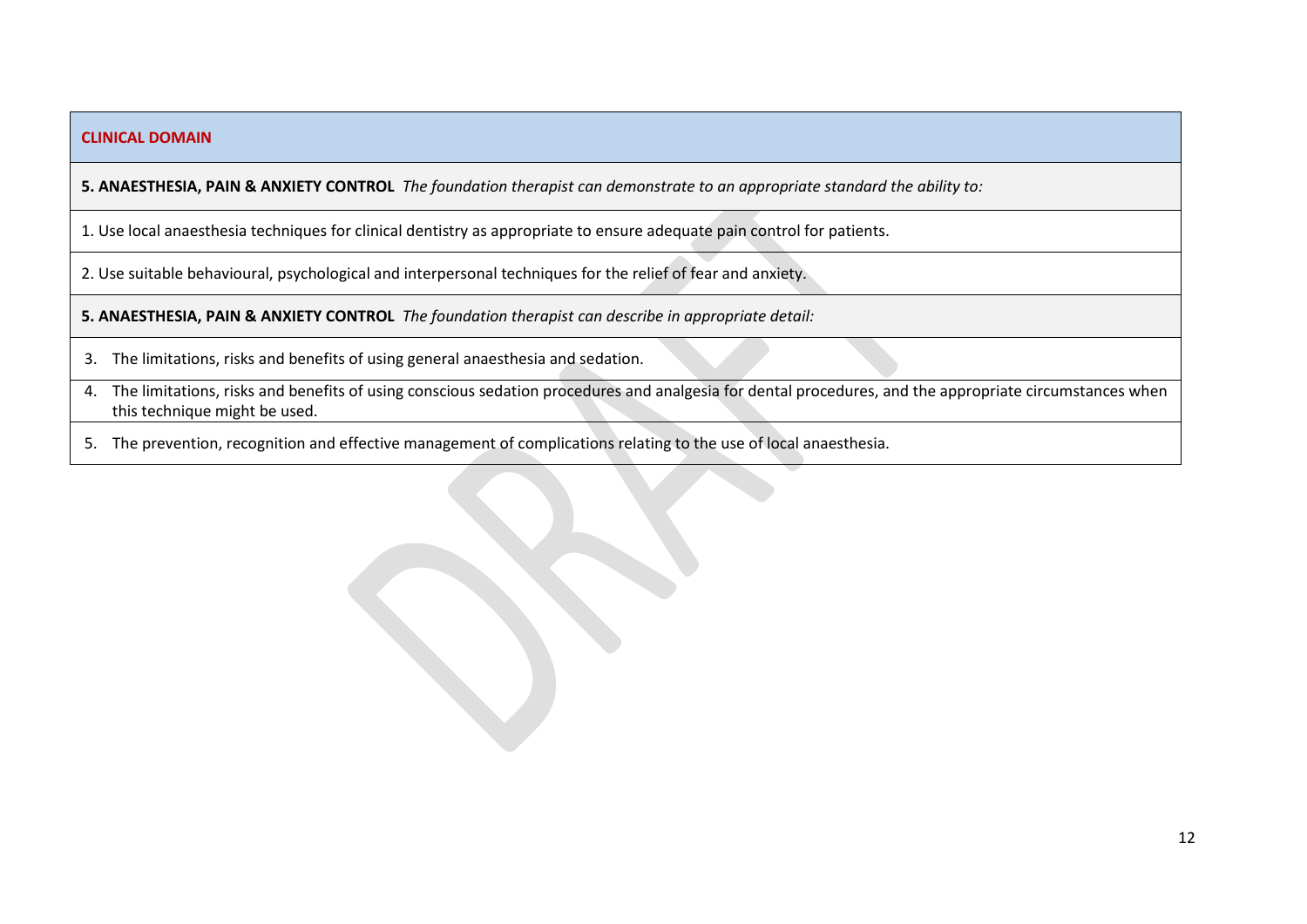#### **6. PERIODONTAL THERAPY & MANAGEMENT.** *The foundation therapist can demonstrate to an appropriate standard the ability to:*

1. Evaluate the periodontal tissues and establish an accurate diagnosis of the patient's periodontal condition.

2. Measure and record periodontal indices accurately, according to current national guidelines.

3. Integrate periodontal findings into the patient's comprehensive treatment plan and understand how the periodontal status of the patient will impact upon his/her treatment plan.

4. Communicate, motivate and support behavioural change in patients in order to achieve effective self-management of the periodontal condition.

5. Establish a prognosis for periodontally involved teeth and inform the patient of this.

6. Deliver and monitor the use of antimicrobial agents where appropriate and prescribed by a dentist, to aid the treatment of periodontal diseases.

7. Assess the requirement for and provide oral hygiene advice, scaling and mechanical root debridement.

8. Evaluate the results of periodontal treatment, and establish and monitor a suitable recall maintenance programme for patients.

9. Assess the requirement for specialised advice and refer the patient appropriately.

**6. PERIODONTAL THERAPY & MANAGEMENT.** *The foundation therapist:*

10. Can demonstrate understanding of the aetiology of periodontal disease, and is able to explain this (and the prevention of disease) to patients in a manner they can understand.

11. Can describe the role of other dental professionals in periodontal therapy

12. Understands the role of periodontal surgery in the management of gingival overgrowth and advanced periodontal disease.

13. Can describe the conservative management of gingival recession.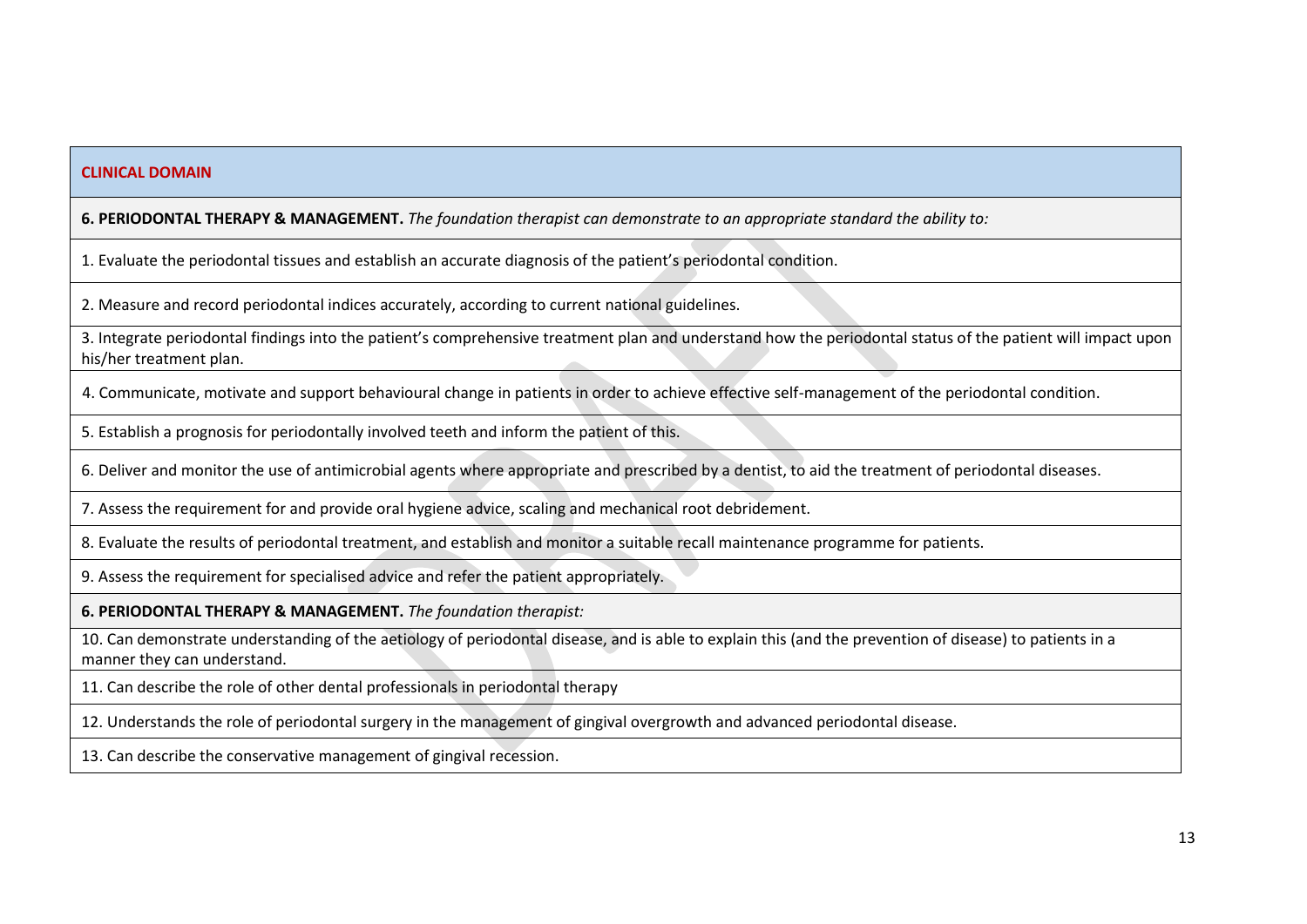**7. NON-SURGICAL MANAGEMENT OF THE HARD & SOFT TISSUES OF THE HEAD & NECK.** 

*The foundation therapist can demonstrate to an appropriate standard the ability to:*

1. Understand and assist in the investigation, and effective management of oral mucosal diseases.

2. Understand the pathology and clinical significance of neoplastic and non-neoplastic disease of the head and neck.

3. Recognise disorders in patients with craniofacial pain including temporomandibular disorders, and refer such conditions appropriately.

4. Assess the need for and (where prescribed by a dentist) administer, pharmacotherapeutic agents in the safe treatment of all dental patients.

5. Recognise and anticipate potential drug interactions that may occur between medications prescribed by the patient's doctor & those used in dental practice.

#### **CLINICAL DOMAIN**

**8. MANAGEMENT OF THE DEVELOPING DENTITION** *The foundation therapist can demonstrate to an appropriate standard the ability to :*

1. Recognise malocclusions and refer appropriately.

2. Recognise detrimental oral habits and occlusal trauma and where appropriate intercept correctly or refer.

3. Recognise problems related to orthodontic treatment, relieve trauma and discomfort related to orthodontic appliances and refer when appropriate.

4. Extraction of erupted primary teeth, and the appropriate diagnosis and management of any common complications.

5. Effective management, including extraction where appropriate, of buried primary roots (whether fractured during extraction or retained root fragments).

**8. MANAGEMENT OF THE DEVELOPING DENTITION** *The foundation therapist can demonstrate appropriate knowledge and understanding of :*

6. Facial growth and dental development, and recognise abnormalities as they appear.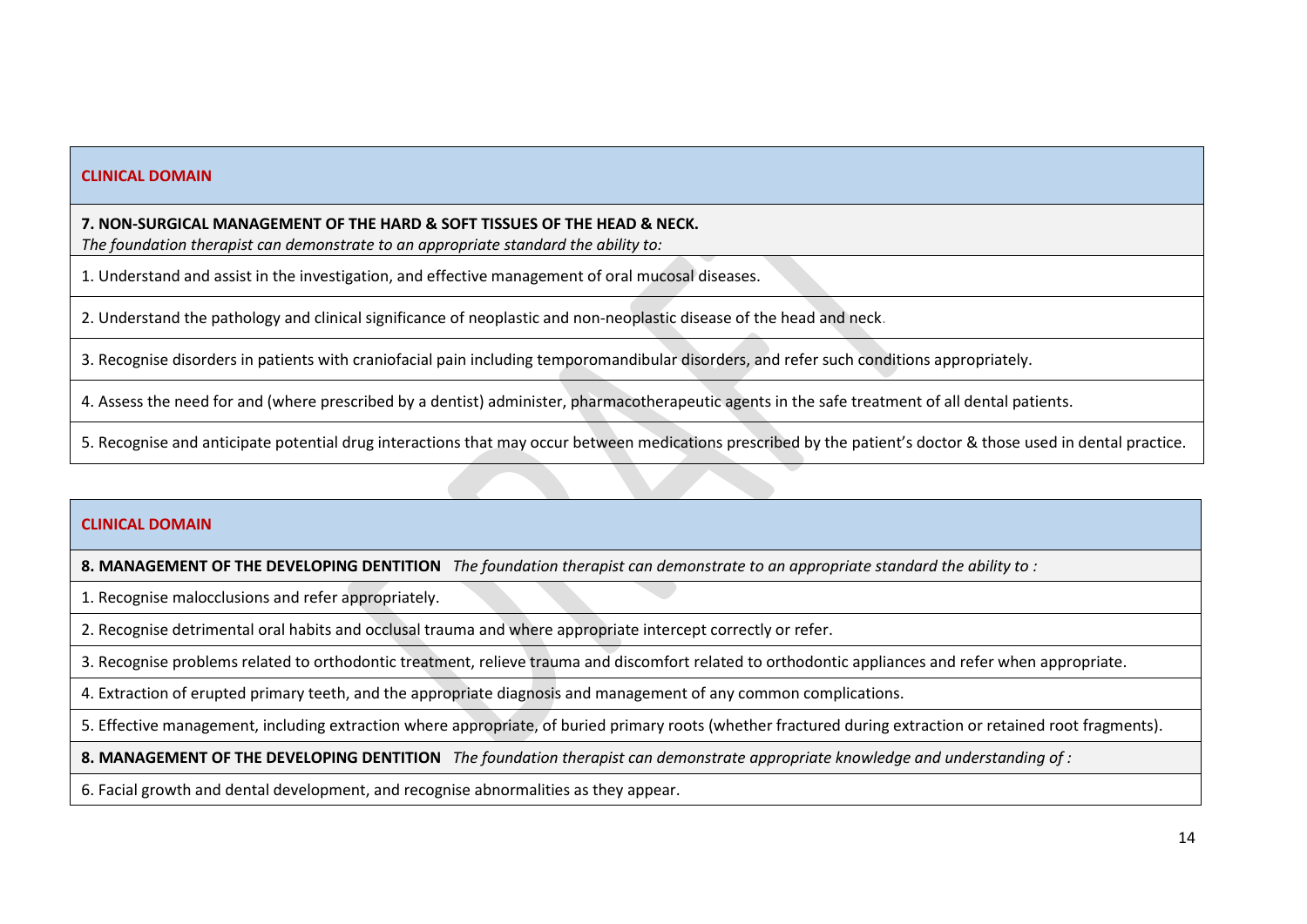**9. RESTORATION OF TEETH** *The foundation therapist can demonstrate to an appropriate standard the ability to:*

1. Assess patients to evaluate their risk factors for caries, and formulate and implement a suitable preventive strategy.

2. Remove carious tooth structure in preparation for restoration, using techniques which minimise unnecessary tooth damage and pulpal injury.

3. Monitor the use of chemotherapeutic agents in order to assist in the prevention and management of dental caries.

4. Restore carious teeth to form, function and appearance using a wide range of direct restorative materials.

5. Restore primary teeth, including any necessary pulpal therapy, using appropriate restorative materials and full coverage techniques relevant to the primary dentition.

6. Recognise and manage dental trauma and arrange onward referral, follow-up and subsequent management.

7. Isolate the tooth from saliva and bacterial contamination effectively, and is competent in the use of the rubber dam.

**9. RESTORATION OF TEETH** *The foundation therapist:*

8. Can demonstrate modern restorative concepts around minimally invasive techniques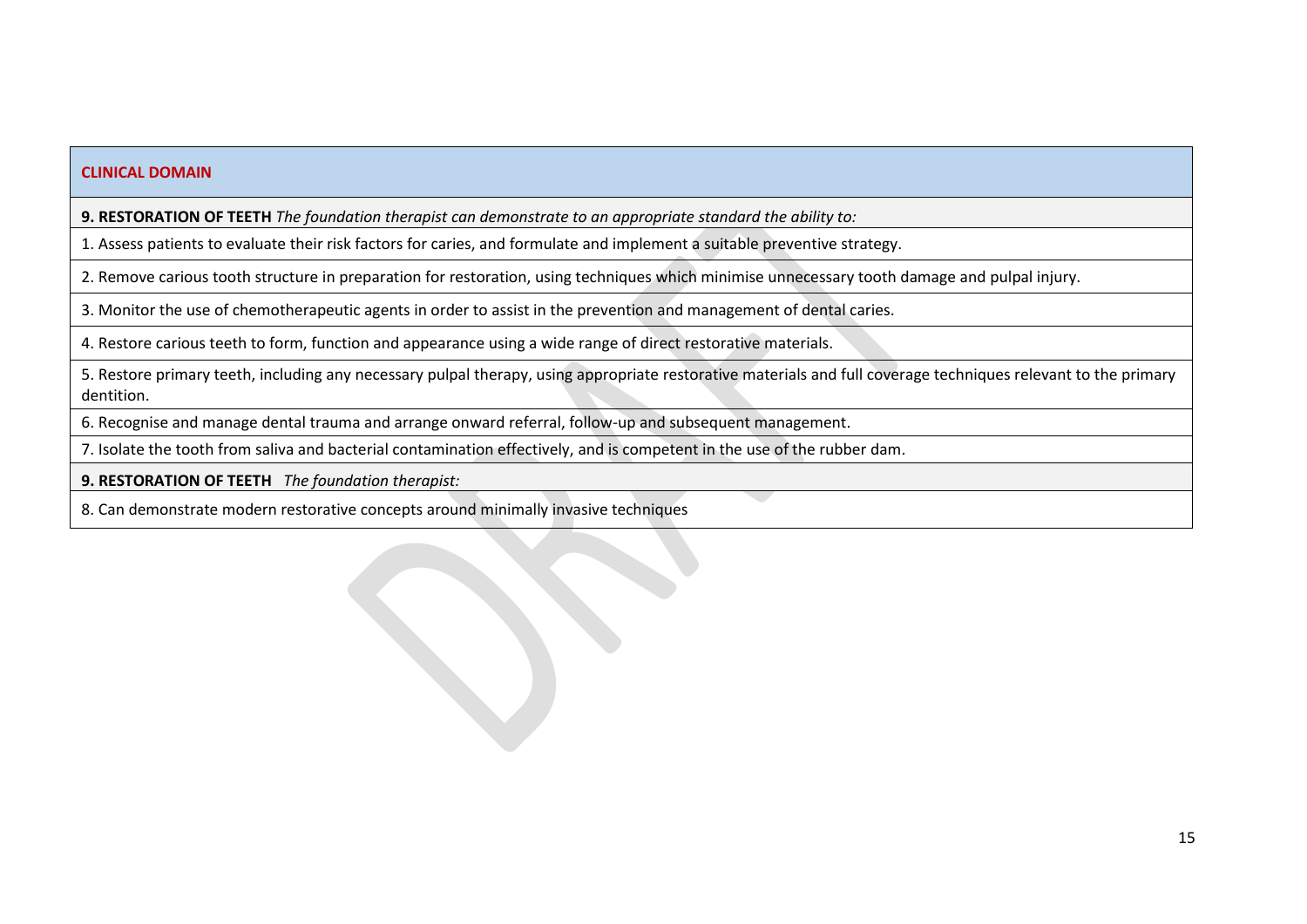#### **COMMUNICATION DOMAIN**

#### **10. COMMUNICATION WITH PATIENTS, CARERS & THE PUBLIC** *The foundation therapist can demonstrate to an appropriate standard the ability to:*

1. Increase patients' awareness and understanding of treatment options and procedures by careful explanation and the use of effective communication skills.

2. Inspire confidence in patients (from all age groups and situations) and build rapport through the use of effective interpersonal and communication skills.

3. Present questions and information to the patient or carer in a clear, concise and understandable manner.

4. Refer patients from different age groups or situations for care or treatment, giving clear information about choices, in a sensitive manner that causes the least anxiety possible.

5. Communicate effectively with patients, relatives and carers in a manner which respects the patient's privacy, dignity, confidentiality and self-image.

6. Select and compose suitable written communications (electronic and paper-based) which are appropriate for the patient and/or carer in different clinical scenarios.

7. Address challenging communication situations including the effective management of anxiety, anger, confusion or misunderstanding of patients, and offer support to patients where they may need help in making decisions.

**10. COMMUNICATION WITH PATIENTS, CARERS & THE PUBLIC** *The foundation therapist can demonstrate to an appropriate standard the:*

8. Effective management of all patients through the use of suitable interpersonal and behavioural skills, including those with anxiety or other special needs.

**10. COMMUNICATION WITH PATIENTS, CARERS & THE PUBLIC** *The foundation therapist:*

9. Provides appropriate, relevant and up to date preventive education to individual patients in a manner that inspires motivation for change.

10. Can identify patients or carers with special communication needs and is able to make arrangements to meet these requirements effectively, e.g. use of interpreter, sign language, induction loop etc.

11. Listens effectively and is responsive to non-verbal cues.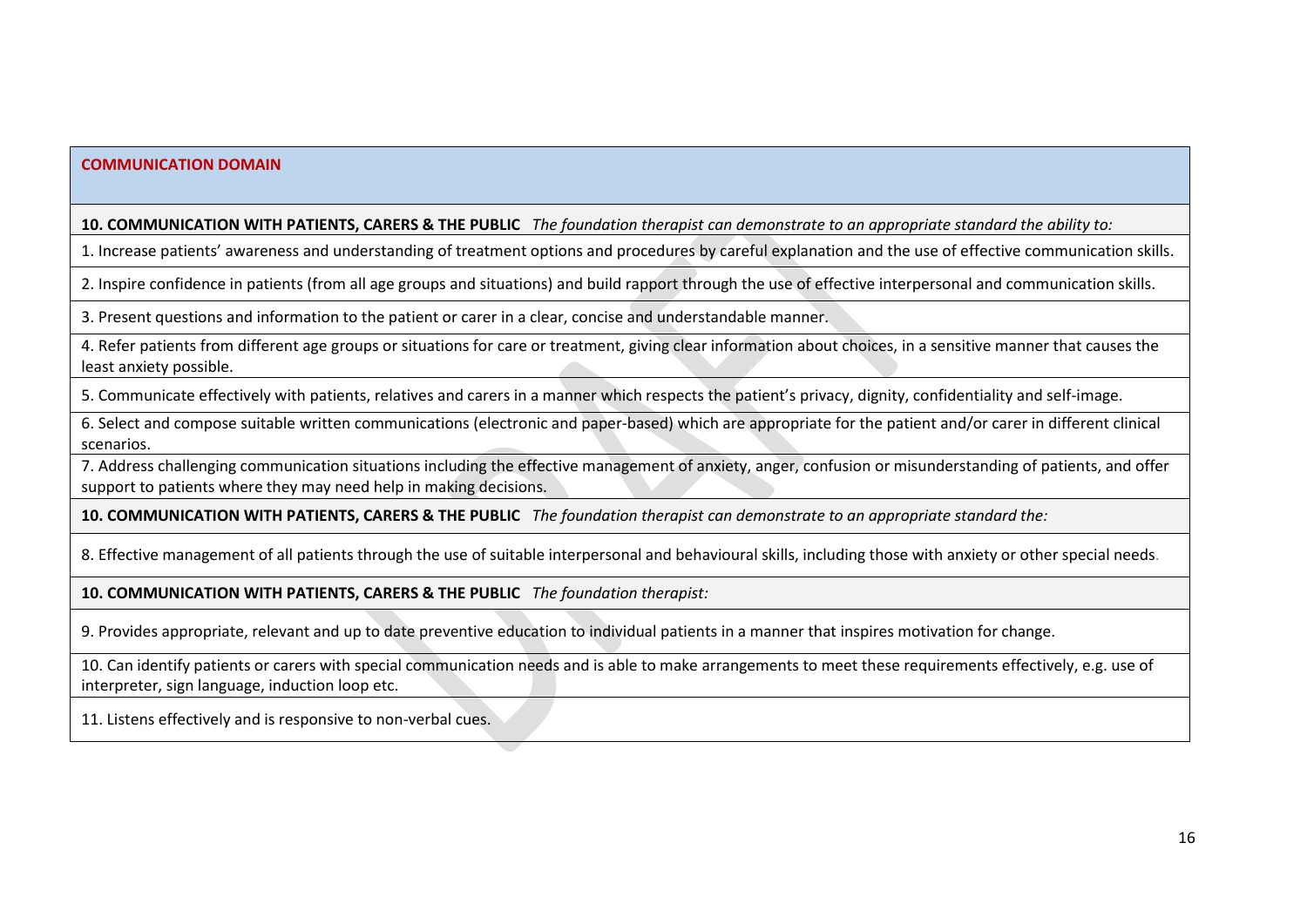#### **COMMUNICATION DOMAIN**

**11. COMMUNICATION WITH CLINICAL TEAM & PEERS** *The foundation therapist can demonstrate to an appropriate standard the ability to:*

1. Work effectively with colleagues as part of a team, in accordance with current GDC standards.

2. Interact effectively with members of the clinical team and peers, and describe how each can contribute to patient care.

3. Deal with problems arising in connection with work prescribed by other team members.

**11. COMMUNICATION WITH CLINICAL TEAM & PEERS** *The foundation therapist:*

4. Provides treatment for patients from all age groups and situations in an organised and efficient manner through appropriate interaction with other members of the clinical team.

5. Communicates with all members of the clinical team and peers in an appropriate manner, which inspires confidence, motivation and teamwork.

6. Is able to interact with all members of the clinical team and peers with due regard to practice policies, rules and regulations, health and safety procedures and appropriate clinical techniques.

7. Recognises the need for and can organise, contribute to and facilitate team events.

#### **COMMUNICATION DOMAIN**

**12. COMMUNICATION WITH OTHER PROFESSIONALS** *The foundation therapist can demonstrate to an appropriate standard the ability to:*

1. Communicate effectively with other professionals (individually and in groups) both verbally and in writing.

2. Present professional knowledge effectively to a wide range of lay and professional individuals.

3. Communicate effectively (verbally and in writing) with referral bodies and healthcare / dental institution, and seek advice when necessary.

4. Discuss professional matters in an appropriate manner.

**12. COMMUNICATION WITH OTHER PROFESSIONALS** *The foundation therapist:*

5. Is able to explain the advantages of association with professional bodies and peer groups.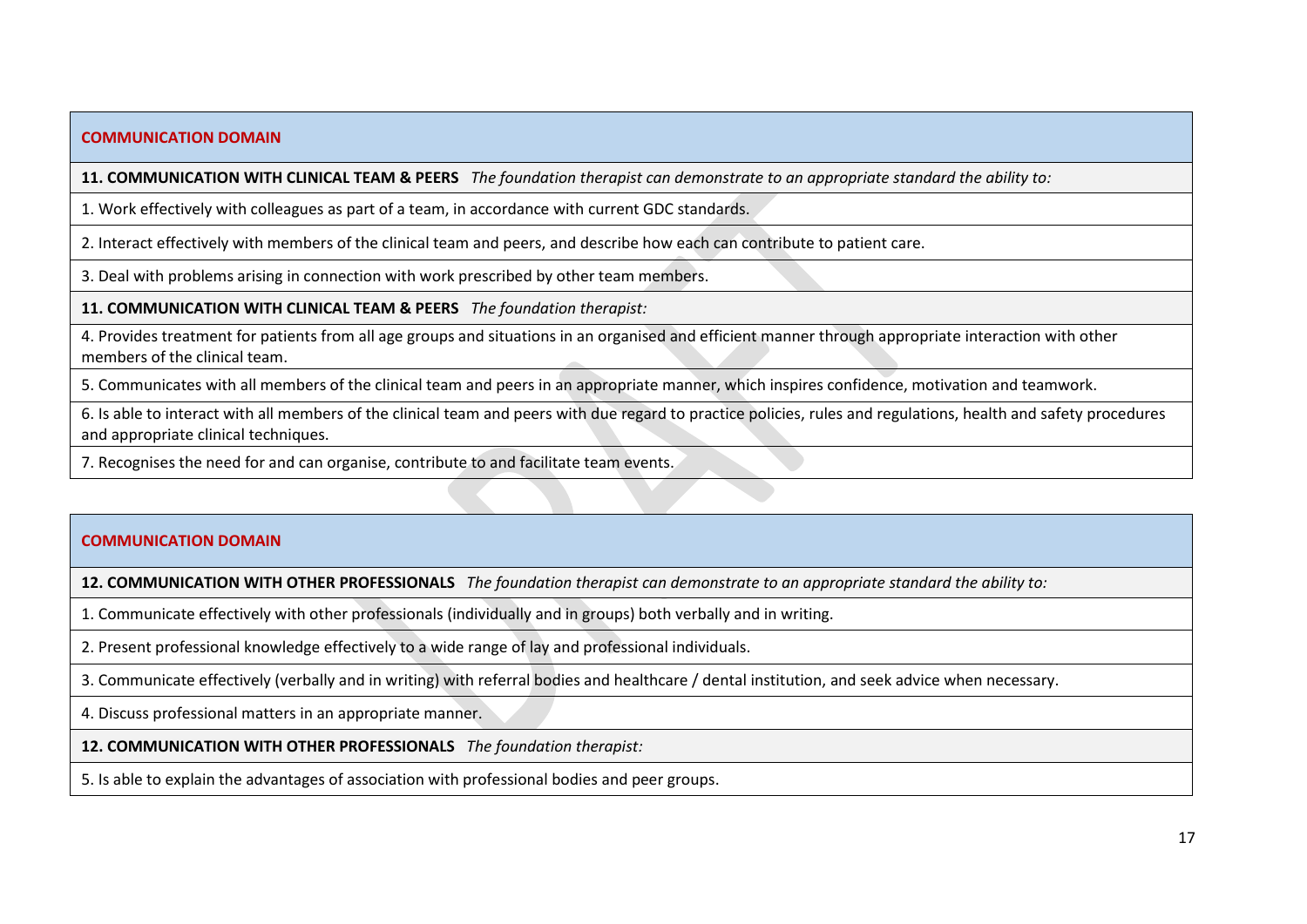**13. ETHICS** *The foundation therapist can demonstrate to an appropriate standard:*

1. Understanding and the application of the principles of current GDC publications on standards for dental professionals, that provide guidance to dental professionals on professional and personal conduct, and can describe the implications of failing to adhere to GDC Standards and legislation.

2. Understanding of the application of the principles of ethical behaviour relevant to dentistry, including honesty, confidentiality, personal and professional integrity and appropriate moral values.

3. A professional approach to patients' complaints in accordance with current GDC and NHS standards, and accepts responsibility for his/her actions where appropriate.

**13. ETHICS** *The foundation therapist:*

4. Respects and values equality and diversity and interacts with patients, carers, staff, peers and the general public without discrimination.

5. Is able to explain in appropriate detail the actions available to be taken (including raising concerns and whistleblowing), with regard to those colleagues who may be underperforming, behaving unethically, or posing a risk to patient safety, and / or incidents of patient harm.

6. Can demonstrate appropriate interpersonal skills in dealing with patients or colleagues exhibiting challenging or inappropriate behaviour.

7. Adheres to appropriate guidelines, and has knowledge of relevant standards and recommendations.

8. Understands their responsibility with regard to maintaining confidentiality in accordance with current GDC standards and legislation.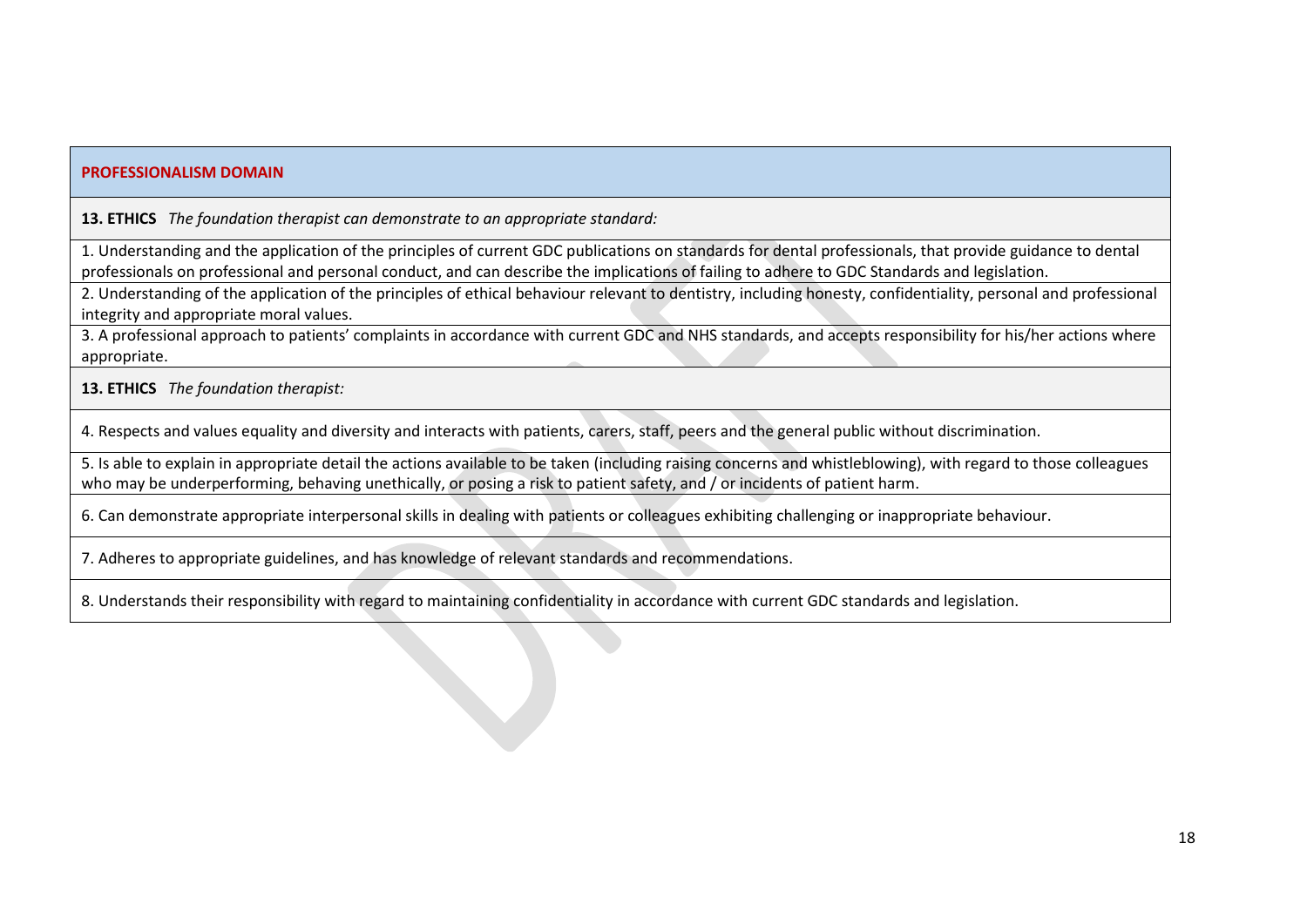**14. PROFESSIONALISM WITH PATIENTS, CARERS & THE PUBLIC** *The foundation therapist:*

1. Provides high quality, compassionate care for all patients, and always puts patients' safety first.

2. Demonstrates effective and ethical decision making.

3. Provides treatment for all patients with courtesy and respect, provides treatment options that are sensitive to the needs of the patient, and recognises the patients' right to choose.

4. Maintains honesty and confidentiality with all patients.

5. Interacts with patients and carers without discrimination.

6. Maintains the confidentiality and security of patient information, with respect to contemporary legislation and current GDC standards.

7. Regularly reviews and reflects on the outcomes of treatment provided in an effort to assure the highest standards of patient care, and can describe the importance of clinical audit and its regular implementation.

8. Provides relevant and appropriate preventive education for each patient or carer in a manner that he/she can understand.

9. Ensures patients & carers are provided with comprehensive information about options, choices and costs for treatment.

10. Always puts patients' interests before their own, or those of any colleague, business or organisation.

11. Does not express personal, political, religious or moral beliefs when working in relation to patient care.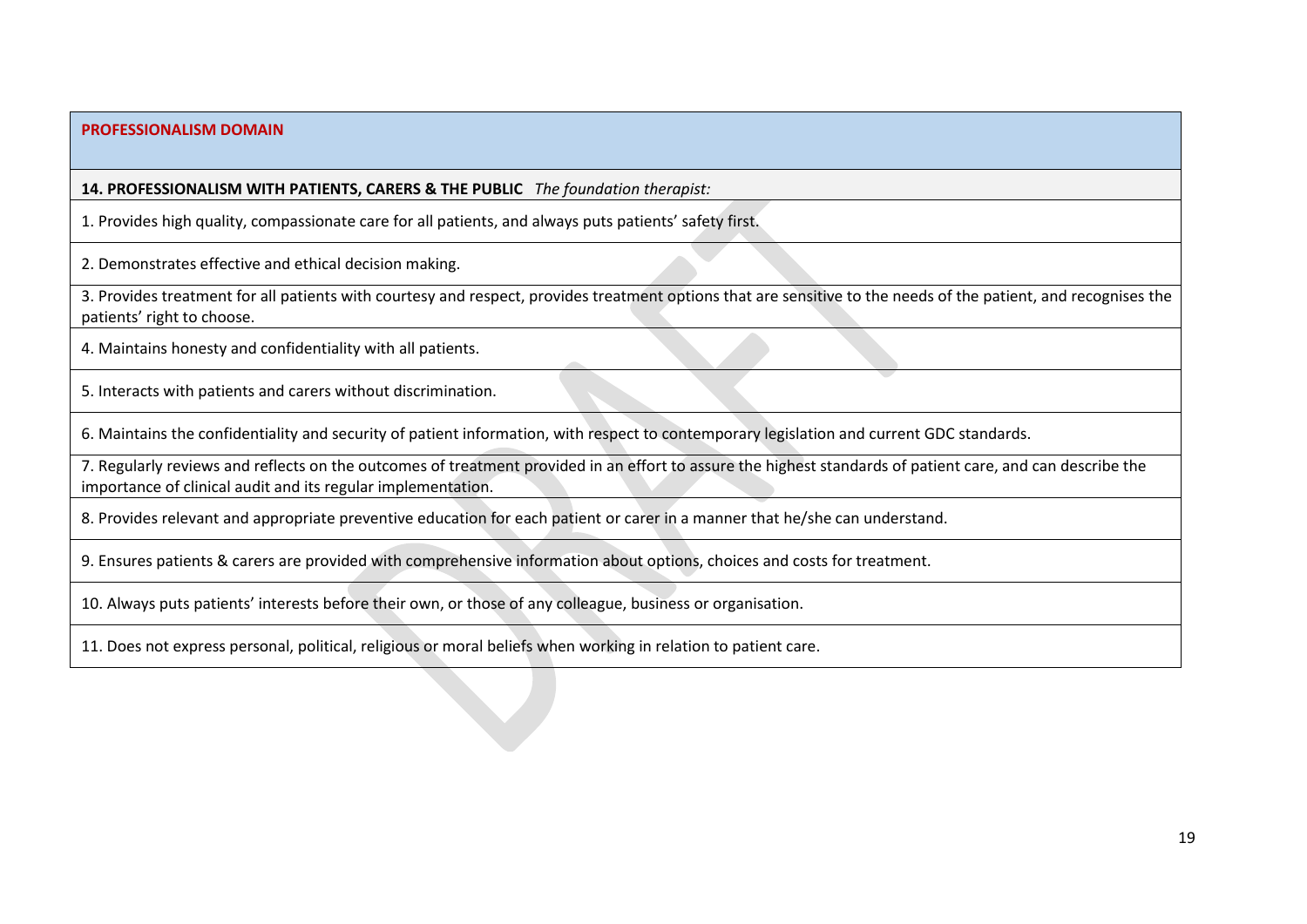**15. PROFESSIONALISM (SELF)** *The foundation therapist can demonstrate to an appropriate standard:*

1. A thorough understanding of the professional responsibility of a Dental Therapist within and outside the NHS, including permitted scope of practice, and rules regarding patients' direct access to treatment provided by other dental professionals in accordance with current GDC standards.

2. A commitment to Continuing Professional Development (CPD) through the regular completion (and subsequent recording) of CPD activities which update and improve knowledge and skills, and the incorporation of these skills into everyday practice.

3. The ability (and commitment) to self-assess and reflect upon his/her own professional knowledge, skills, capabilities and limitations in order to provide the highest standards of patient care, demonstrating insight into his/her own strengths, weaknesses and development needs, and only accepts delegated / referred tasks if he / she has the capacity and is competent to do so.

4. The ability to critically evaluate new techniques and technologies.

5. The ability to critically evaluate published research and integrate this information to improve the quality of care for the patient.

6. The ability to recognise, integrate and reflect on learning opportunities within the workplace.

7. Knowledge of the requirements to have appropriate support from a trained member of the dental team when treating patients.

8. Knowledge and understanding of the principles involved in clinical audit and peer review, and participates in such activities.

9. Knowledge and understanding of the value of appraisal, and engages in this process.

**15. PROFESSIONALISM (SELF)** *The foundation therapist:*

10. Understands the importance of not practising whilst impaired by alcohol, other drugs, medication, legal or illegal substances, illness or injury and can describe the dangers associated with these situations, and knows how to seek help for self and others.

11. Protects patients and colleagues from risks posed by suboptimal health, conduct or performance, and does not rely solely upon their own assessment of such risks.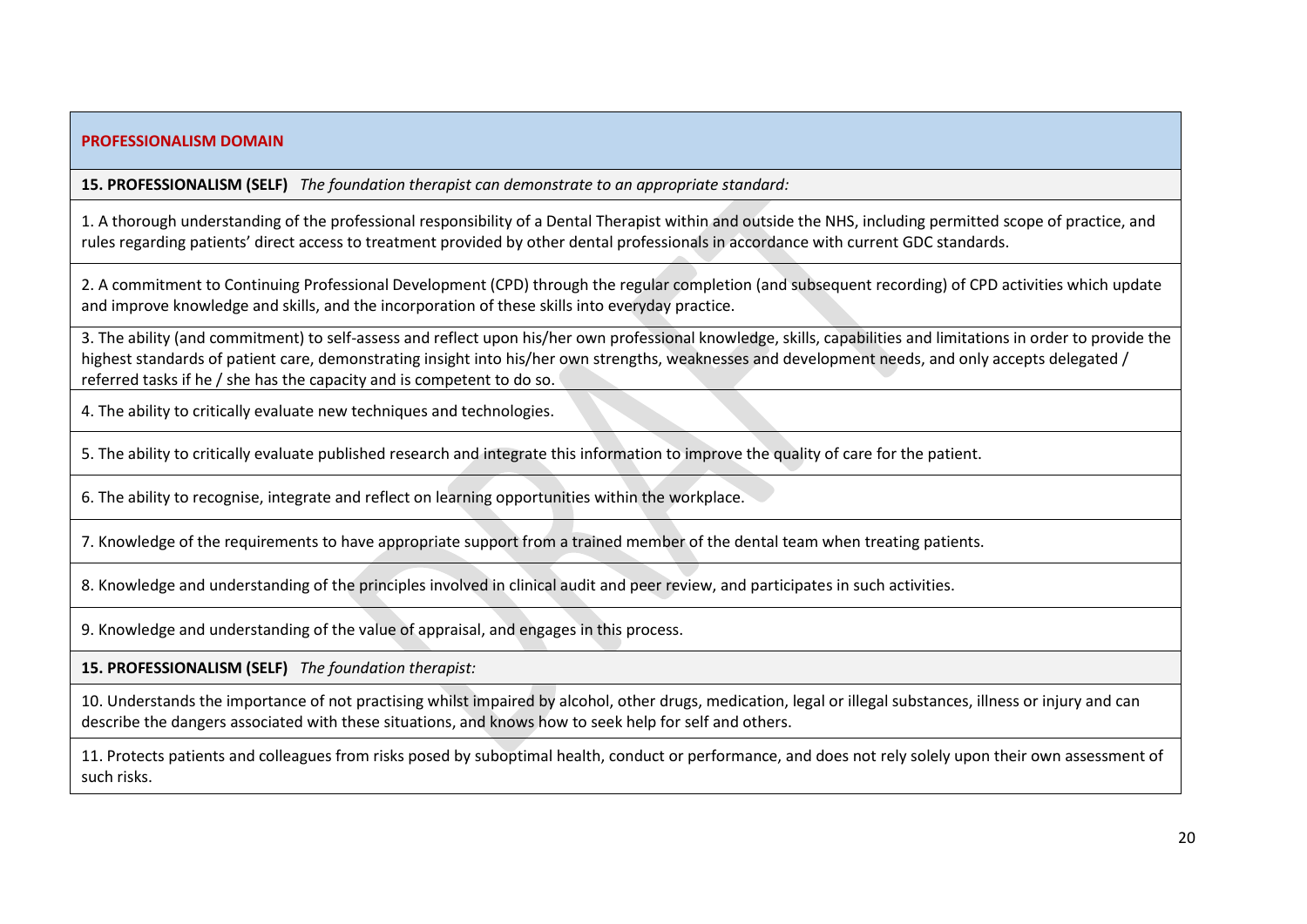**16. PROFESSIONALISM WITH CLINICAL TEAM & PEERS** *The foundation therapist:*

1. Is able to explain in appropriate detail the actions available to be taken with regard to perceived incompetence, impairment or unethical behaviour from colleagues.

2. Interacts with patients, colleagues, team members and peers without discrimination.

3. Is respectful and co-operative with colleagues, staff and peers, and can demonstrate a commitment to the maintenance of high levels of professionalism, training and safety for staff.

4. Understands the dynamics of multi-professional working and how these can contribute to the delivery of quality patient care.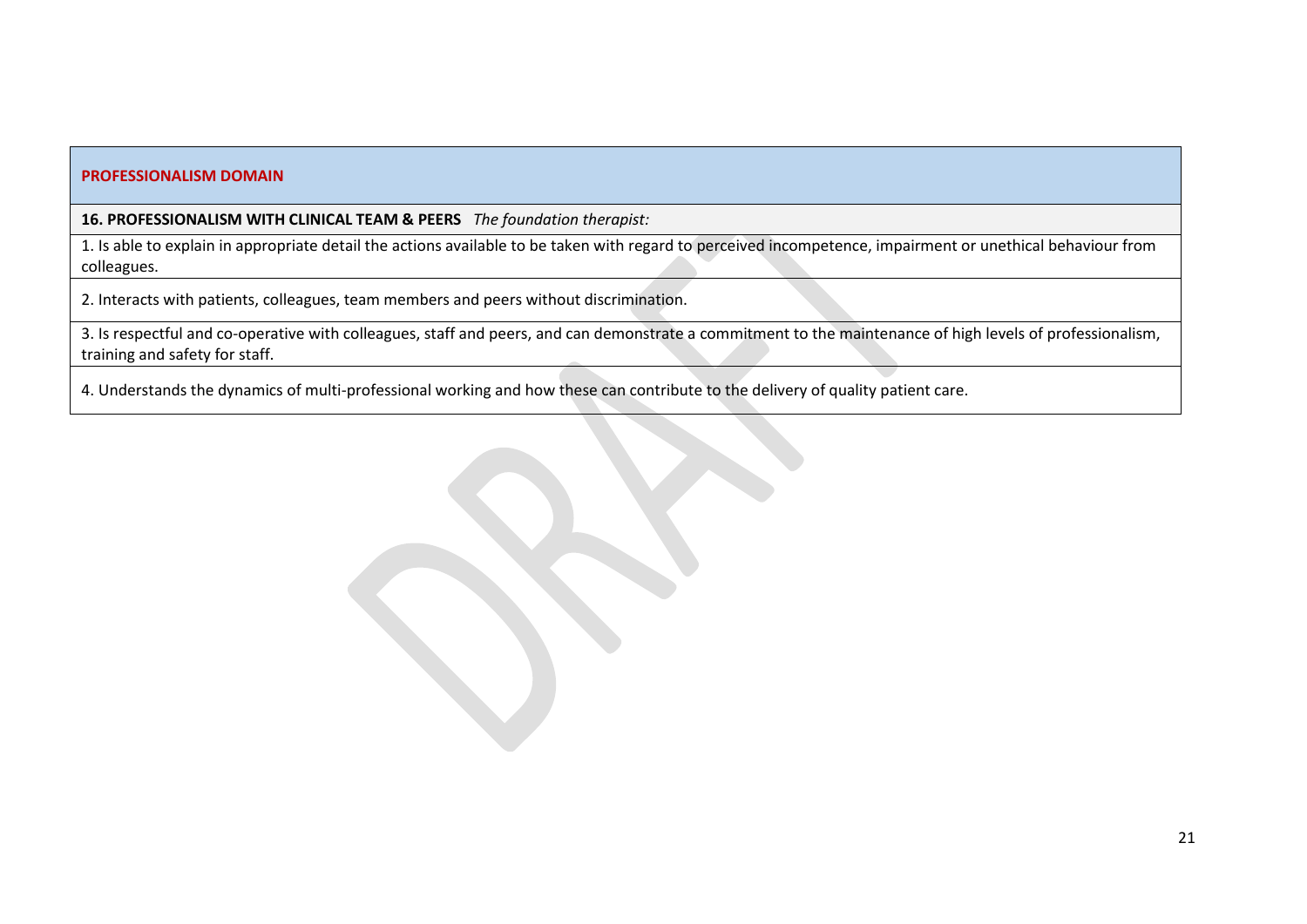#### **MANAGEMENT & LEADERSHIP DOMAIN**

**17. PERSONAL & PRACTICE ORGANISATION & MANAGEMENT** *The foundation therapist can demonstrate to an appropriate standard:*

1. The efficient management of time and resources on a daily basis.

2. An understanding of the day to day running of a general practice, and any other areas of clinical practice relevant to their training, and where to find managerial assistance where necessary.

3. An understanding of different professional working and contractual agreements.

4. The full, accurate and secure maintenance of patients' information and records, in accordance with current GDC standards.

5. An understanding of the considerations to be made during the selection, care and maintenance of equipment for dental practice, including the appropriate procedures to be implemented with regard to the safety of reusable devices.

6. An understanding of the principles of staff recruitment and employment legislation, including interview techniques, job descriptions, contracts, equal opportunities, grievance and disciplinary matters.

7. An understanding of the requirements for and processes involved in risk assessment within the workplace and resultant action.

8. The prioritisation of professional duties effectively and appropriately when faced with multiple tasks and responsibilities.

9. The effective use and understanding of relevant IT systems in practice, including those used for risk screening.

10. The reporting and analysis of incidents and near misses, and the development of strategies (e.g. significant event analysis) to reduce or eliminate the risk of reoccurrence.

11. The use of research data and evidence-based knowledge in his/her approach to clinical practice.

**17. PERSONAL & PRACTICE ORGANISATION & MANAGEMENT** *The foundation therapist can describe in appropriate detail:*

12. Dental care pathways and current contractual models.

13. The procedures for local and national, serious and critical incident reporting systems.

14. The considerations required to ensure that material used for advertising, promotion or information (including the use of social media) is accurate, and complies with the GDC's current guidance on ethical advertising.

**17. PERSONAL & PRACTICE ORGANISATION & MANAGEMENT** *The foundation therapist:*

15. Ensures patients have the details they need to be able to contact the practice, and have clear information regarding arrangements for emergency care (including out of hours treatment).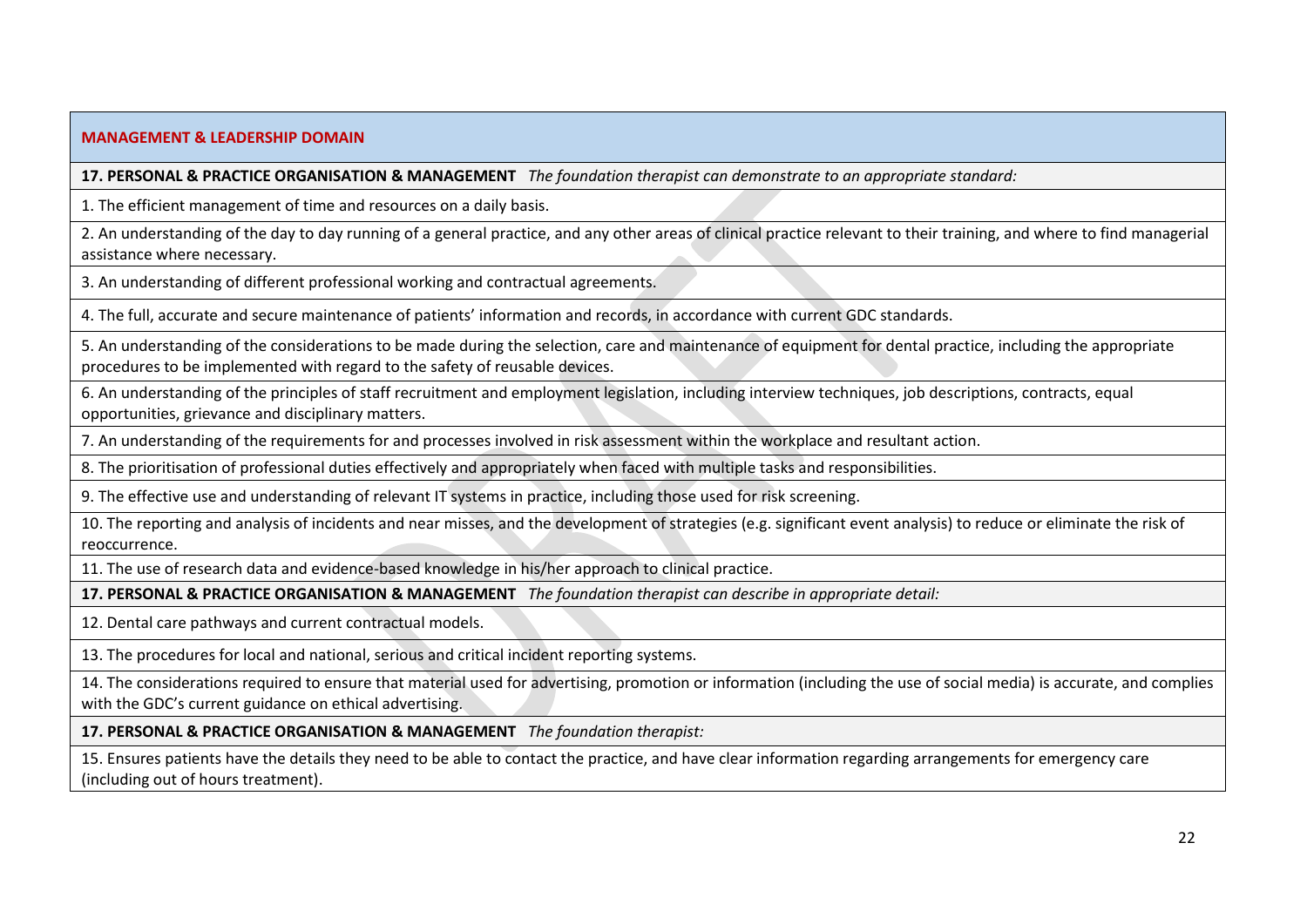#### **MANAGEMENT & LEADERSHIP DOMAIN**

**18. LEGISLATION & REGULATION** *The foundation therapist:*

1. Takes appropriate responsibility for health and safety issues, including those relating to patients, oneself and practice staff. The foundation therapist has up to date knowledge and understanding of infection control procedures and is competent in the implementation of these in daily practice.

2. Can assess the quality and describe in appropriate detail the safety issues in relation to dental radiography with regard to current guidelines and regulations.

3. Has up to date knowledge and understanding of discrimination and equality legislation, and how this applies in a practice setting.

4. Can describe in appropriate detail the principles of obtaining valid consent for patients of all ages and capacities.

5. Can demonstrate appropriate knowledge and understanding of regulation and legislation that impacts on dentistry.

**18. LEGISLATION & REGULATION** *The foundation therapist can demonstrate to an appropriate standard, understanding of:*

6. The legal issues and practical implications relating to health and safety and infection control, and where to get additional information if necessary.

7. The legal and ethical obligations of a dental therapist, and the definition of fitness to practise according to the GDC.

8. Information Governance, Data Protection and Freedom of Information legislation, and the implications of non-compliance.

9. The structure, principles, rules and regulations associated with working as a therapist within the NHS.

10. Avoidance and management of complaints in accordance with current GDC standards, and how/when to seek the advice of a professional indemnity organisation.

11. The requirement for membership of a professional indemnity organisation in accordance with current GDC standards.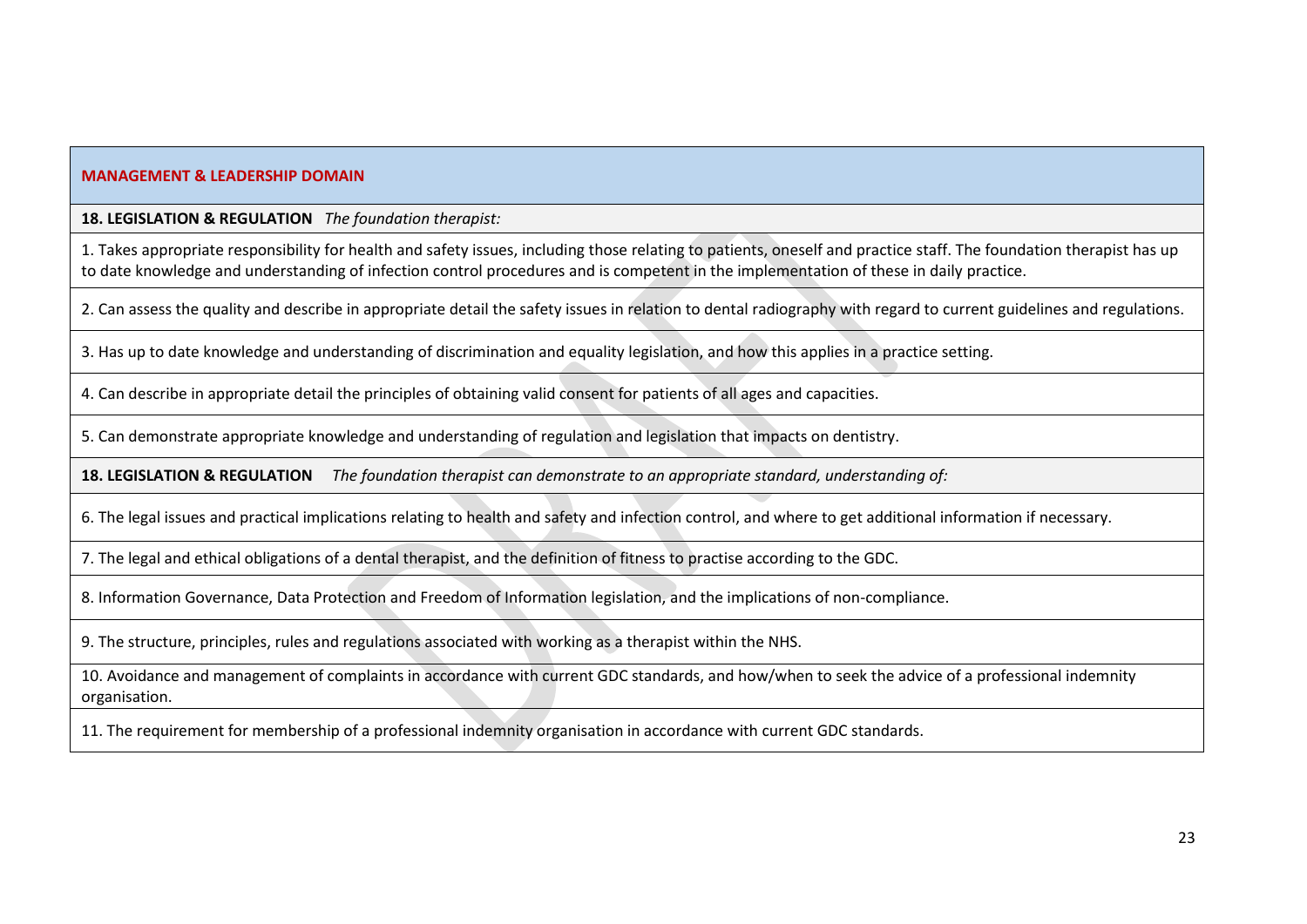#### **MANAGEMENT & LEADERSHIP DOMAIN**

**19. FINANCIAL MANAGEMENT** *The foundation therapist can demonstrate to an appropriate standard, understanding of:*

1. The charging structure relating to treatment provided for patients in general practice and other relevant clinical environments, including NHS dentistry, private fee per item and capitation schemes.

2. The financial management of a general dental practice and other relevant clinical environments.

3. The application of different remuneration systems for dental services.

4. UK Taxation, as it relates to employed and self-employed dental professionals.

5. Contracts and agreements, as they relate to salaried and self-employed professionals.

#### **MANAGEMENT & LEADERSHIP DOMAIN**

**20. CLINICAL LEADERSHIP** *The foundation therapist:*

1. Demonstrates effective leadership within the dental team, where appropriate.

2. Takes account of quality assurance, quality improvement and patient safety, and develops, implements and evaluates strategies to improve quality.

3. Understands the principles of adult learning, and facilitates the learning of patients, families, carers, colleagues and the public as appropriate.

4. Understands the value of mentoring and being a positive role model for other members of the healthcare team.

5. Understands how to act in the interests of patients who've been subjected to clinical harm or errors, & where to obtain appropriate advice and support.

**20. CLINICAL LEADERSHIP** *The foundation therapist can demonstrate to an appropriate standard the ability to:*

7. Accept and provide effective feedback in a manner that motivates and encourages learning.

8. Present effectively to colleagues ensuring understanding and meeting the expectations of the audience.

9. Demonstrate clinical skills and competencies to other colleagues in an effective manner.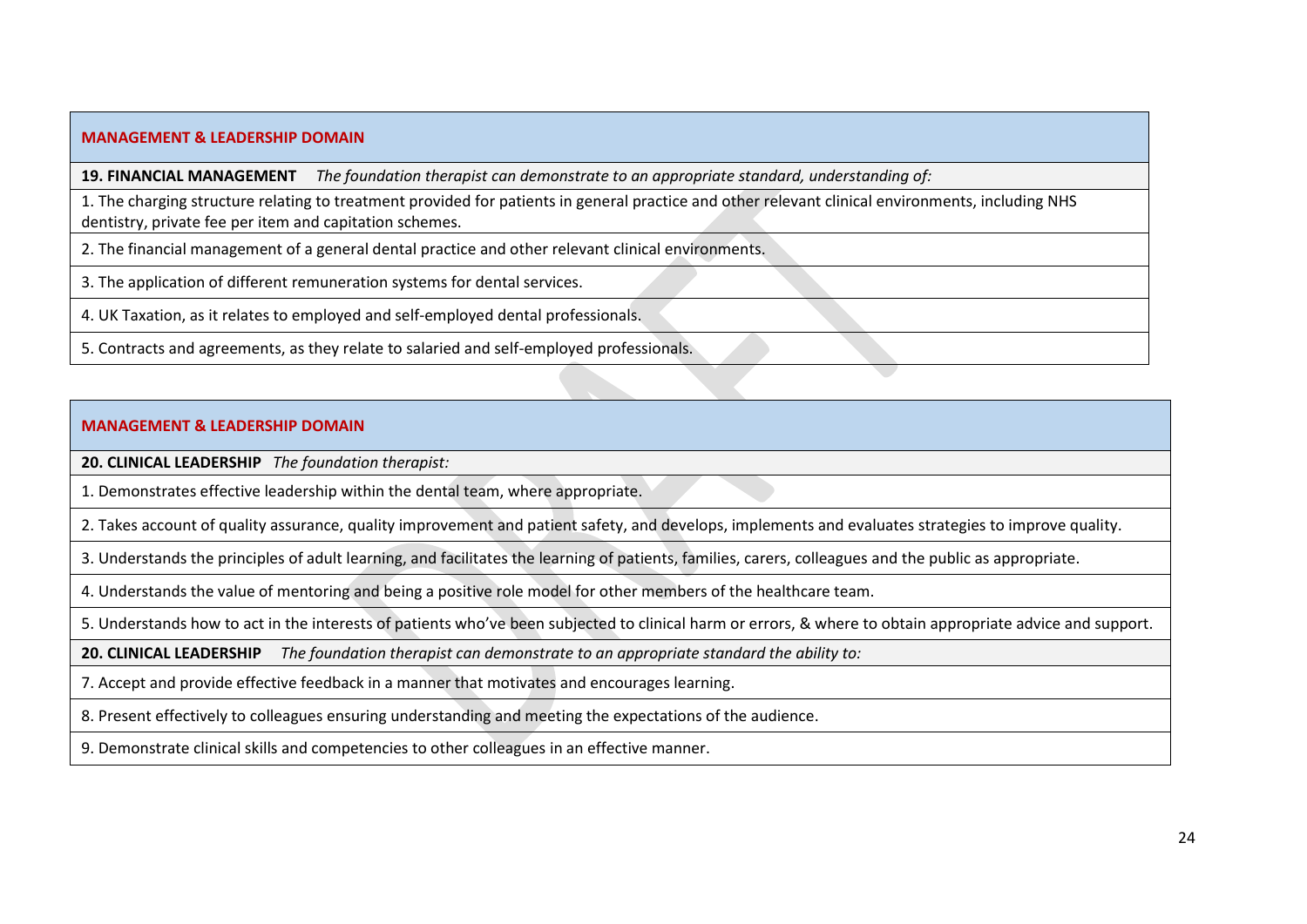#### **Section III: Assessment of DFT**

A range of assessment tools are available to enable you to demonstrate your ability, and get high quality feedback upon progress. These are described below, and summarised in Table 1.

#### *Early Stage Peer Review (ESPR)*

This is an informal, formative assessment usually carried out in the first weeks of training. ESPR involves the observation of performance by the trainer, in order to gain insight into the experience, strengths and training priorities of the foundation therapist. Following the observation the trainer provides the therapist with constructive feedback and support if necessary.

#### *Direct Observation of Practice*

A number of tools can be used by trainers or other assessors to provide feedback on your performance in practice. Most tools involve the assessor provide a number of ratings across a number of important skills such as 'Examination & Diagnosis', 'Clinical Decision Making', 'Technical Ability', 'Communication Skills', 'Professionalism' and 'Organisation'. In addition to ratings to highlight the standard of performance in the patient encounter, written feedback should be recorded and discussed with you in detail as soon as possible after the assessment. Examples of this type of assessment include:

- **ADEPTs** (A Dental Evaluation of Performance Tool)
- **LEPs** (Longitudinal Evaluation of Performance)
- **DOPs** (Directly Observed Procedures).

#### *Case Presentations / Case-based Discussion*

Many DTFT programmes will require you to present a case (which may be formally assessed, and / or written up into a report).

Case-based Discussion (CbD) is an assessment tool which enables your presentation and skills to be assessed, using ratings across key competencies such as those described above for direct observation of practice.

#### *Patient Questionnaires*

Patient questionnaires (e.g. the Patient Assessment Questionnaire PAQ, or a Patient Satisfaction Questionnaire PSQ) may be used for assess competencies such as Communication, Professionalism and Organisational Skills.

#### *Multi-Source Feedback (MSF)*

MSF tools (also known as 360 degree assessments) gather multiple team members' opinions of your abilities in a range of areas. These assessments can provide a valuable insight into your progress, particularly in areas of team work, professionalism, communication and other aspects which can be difficult to assess by other means.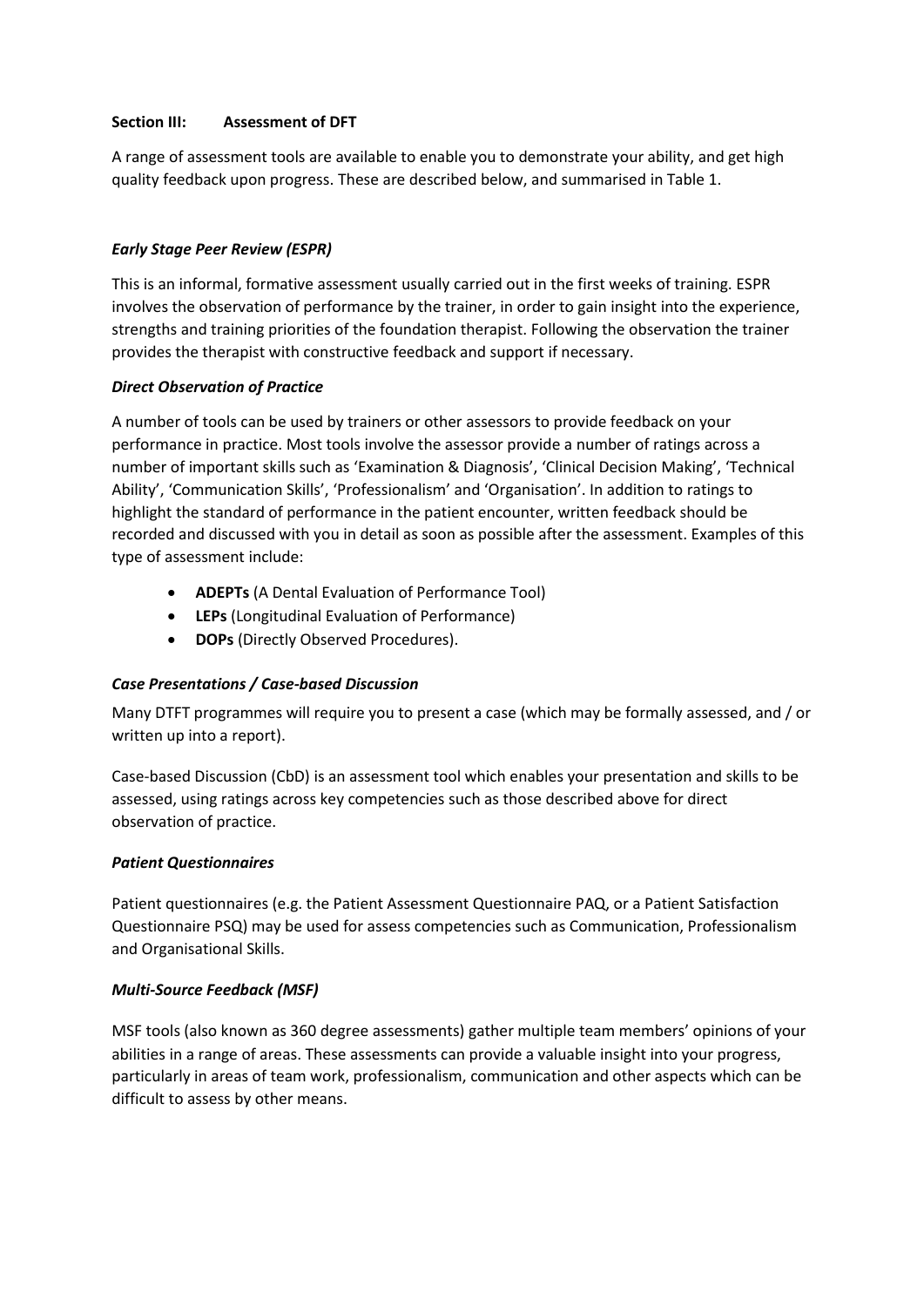#### *Clinical Audit*

Clinical Audit is a formal process by which your practice over a period of time is reviewed against formal standards or benchmarked against peers. Common areas for audit include clinical record keeping, and the quality of radiographs. The audit should provide a comparison of work against best practice, and a review of results should highlight any possible areas for improvement and an action plan put in place. The audit cycle is completed when a re-audit is completed after a suitable period of time, to check whether performance has continued / improved.

In addition to these assessments, you may be required to keep a portfolio throughout your training, which may include a record of types of procedures carried out i.e. your clinical experience), and reflections on progress or learning needs.

| <b>Assessment Tool</b>                                                                                                | <b>Method</b>                                                                                                                     | <b>Assessors</b>                                                            | <b>Numbers / Frequency</b>                                              |
|-----------------------------------------------------------------------------------------------------------------------|-----------------------------------------------------------------------------------------------------------------------------------|-----------------------------------------------------------------------------|-------------------------------------------------------------------------|
| <b>ESPR</b>                                                                                                           | Informal peer review (observed<br>performance)                                                                                    | Trainer                                                                     | $4$ (in month 1)                                                        |
| Direct Observation<br>(ADEPT / LEPs)                                                                                  | Observed performance, ratings<br>awarded against global<br>performance criteria, and<br>feedback provided (written &<br>verbally) | Trainer, and<br>external<br>assessor e.g.<br>programme<br>director, adviser | 12 (minimum)<br>Spread over the<br>training period (ideally<br>1/month) |
| Patient Feedback                                                                                                      | Patients provide feedback and<br>ratings for items on a<br>questionnaire                                                          | Patients<br>(consecutive)                                                   | 1 round (minimum 20<br>patients)                                        |
| Case presentation - may include<br>Case-based<br>assessment (ratings) against<br><b>Discussion</b><br>global criteria |                                                                                                                                   | Trainer                                                                     | $6$ (minimum) – to<br>include 1 case<br>presentation to peers           |
| Multi-Source<br>Feedback (MSF)                                                                                        | Anonymised feedback via<br>questionnaire                                                                                          | Colleagues &<br><b>Trainer</b>                                              | 1 round (minimum 8<br>assessors)                                        |
| <b>Clinical Audit</b>                                                                                                 | Full cycle of audit, including data<br>collection, analysis & review,<br>proposals for change, re-audit<br>and report             | <b>Trainer</b>                                                              | 1 complete cycle                                                        |

#### **Table 1: Summary of Assessment Tools used in DTFT**

#### **N.B. Tutorial time will not be used for assessment**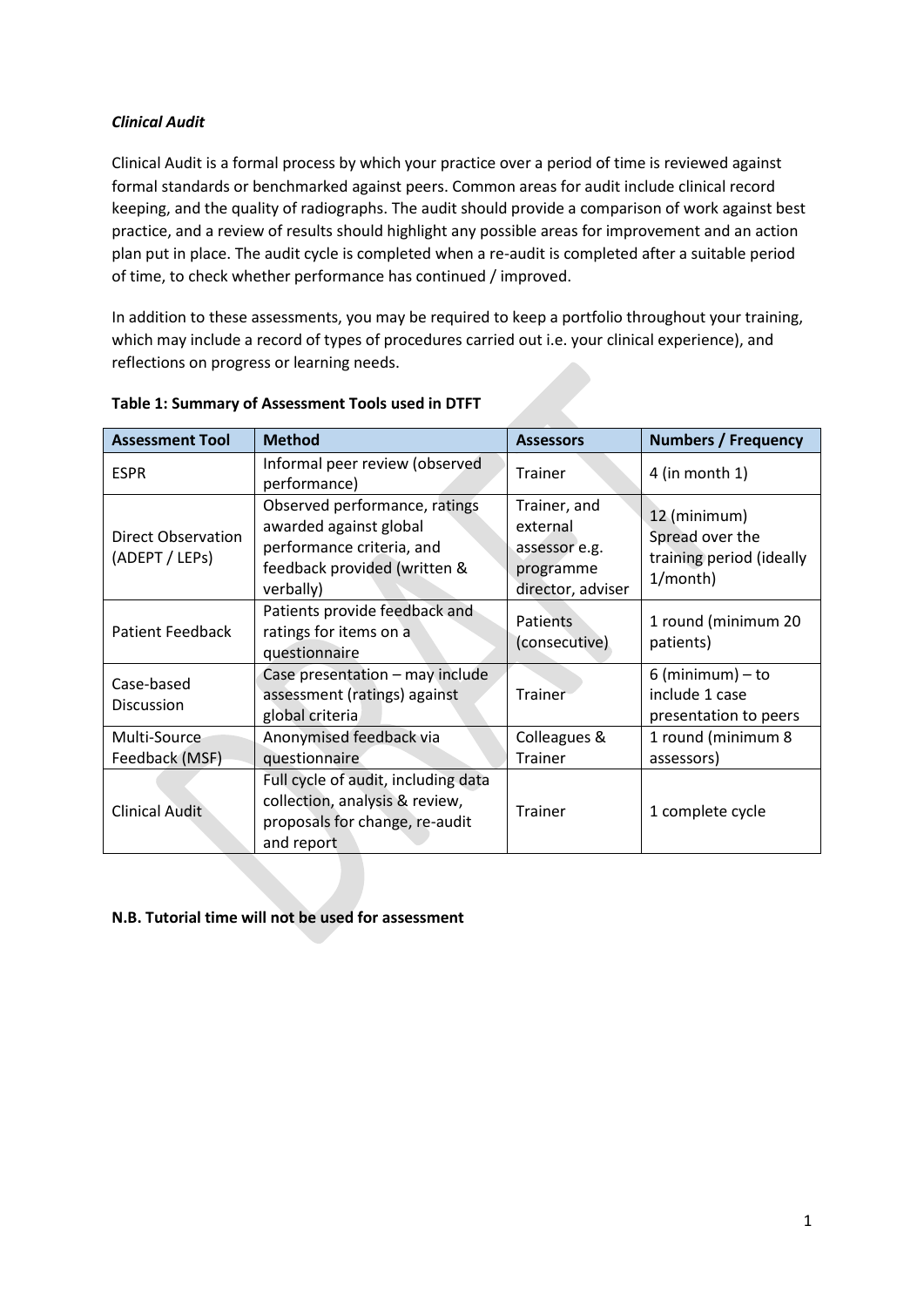#### **Reference Documents and Links**

General Dental Council. "Standards for the Dental Team. GDC, London." (2013). General Dental Council: "Scope of Practice" GDC, London. (2013).